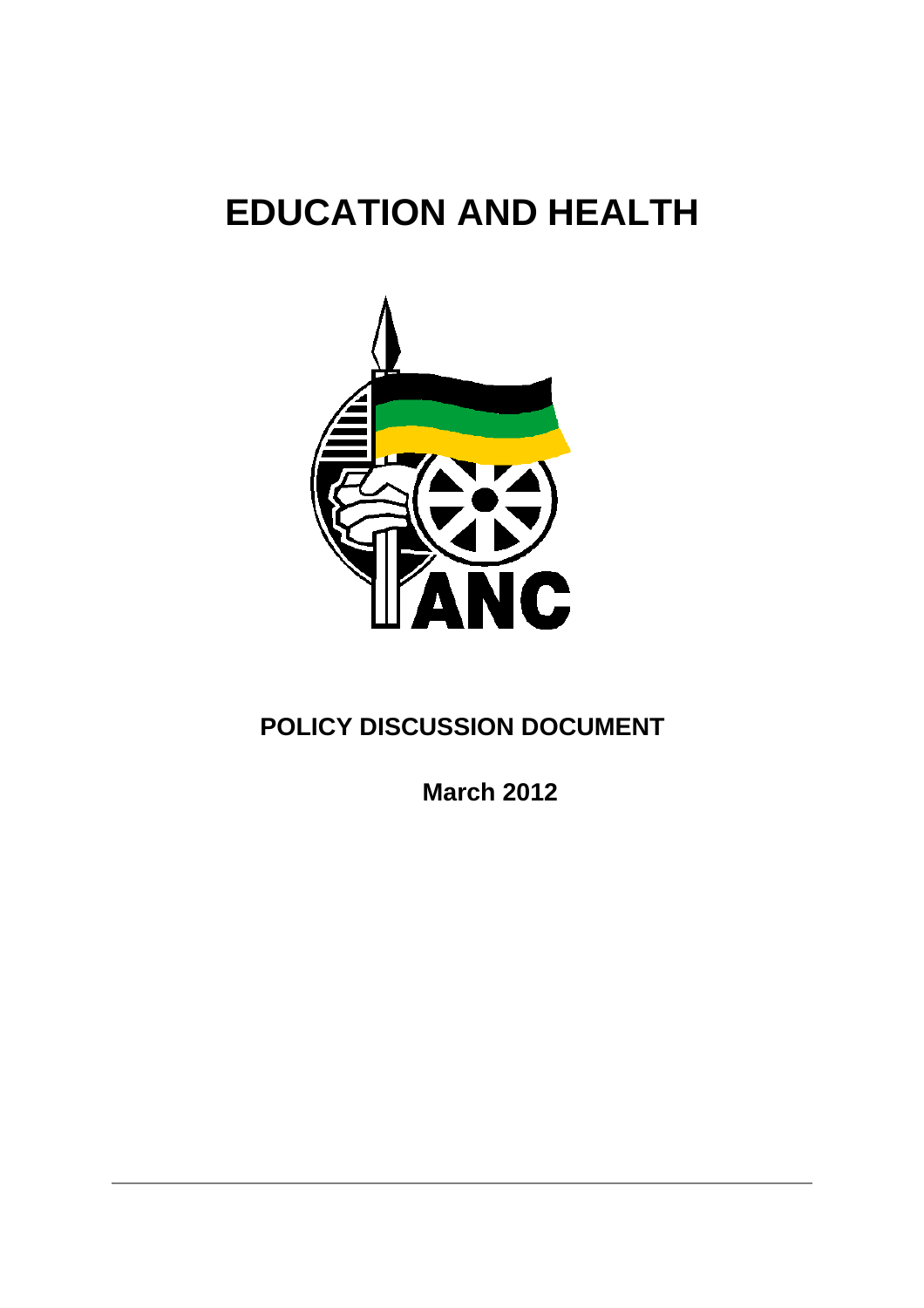

## **Glossary**

ABET – Adult Basic Education and Training

ANA – Annual National Assessments

CAPS – Curriculum and Assessment Policy Statements

CEM – Council of Education Ministers

DBE - Department of Basic Education

DHET - Department of Higher Education and Training

DoH - Department of Health

DST – Department of Science and Technology

DTI - Department of Trade and Industry

ECD – Early Childhood Development

EPWP – Expanded Public Works Program

FET – Further Education and Training

HEI – Higher Education Institution

NEEDU – National Education Evaluation and Development Unit

NHI – National Health Insurance

NHIF – National Health Insurance Fund (NHIF)

PSETA – Public Sector Education and Training Authority

SETA – Sector Education and Training Authority

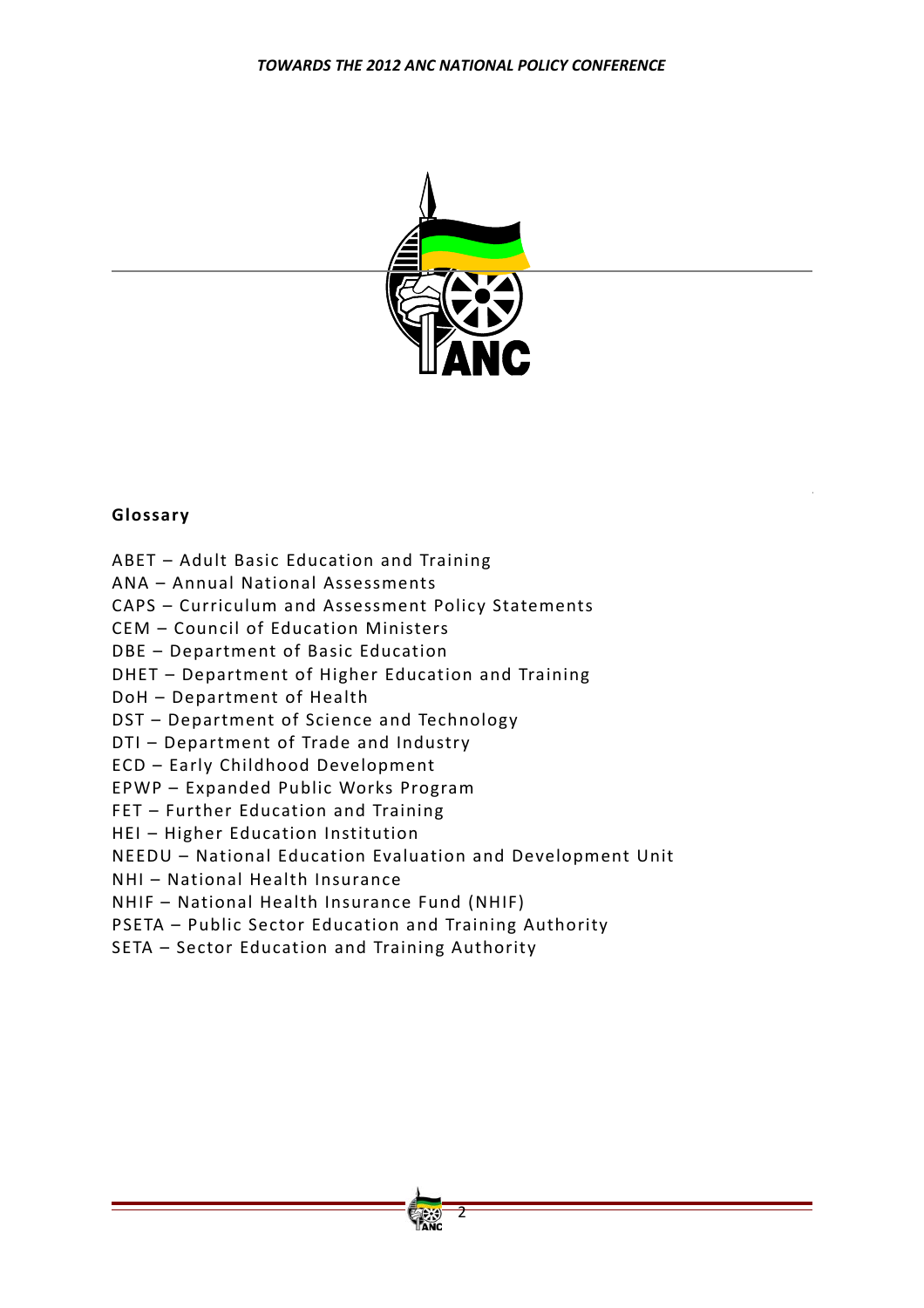#### **Structure of the Paper:**

- 1. Introduction and background.
- 2. Scope of the discussion paper.
- 3. Cross‐cutting issues for all sectors.
- 4. Sectoral discussion.
- 5. Draft resolutions.
- 6. Annexure.
- 7. References.

#### **Introduction and background**

This submission by the ANC NEC Subcommittee on Education and Health is designed to stimulate debates in the organisation on achievements made and challenges experienced by the ANC in implementing policies and programs in Basic Education, Higher Education & Training, Health and Science & Technology. It seeks to assist the membership of the ANC to assess the impact of our work since 1994, which involved designing ANC policies and programs to transform South Africa from apartheid to democracy, translating those into government policies and programs, and ensuring their successful implementation in the ANC and government for a better life for all.

Discussions guided by this paper must be used to rekindle discourse in all sectors of our society and our movement on the ANC policy process. The resolution of the  $50<sup>th</sup>$  National Conference noted that since 1994 the point of gravity as regards to policy development appears to have shifted to government and away from ANC constitutional structures. It resolved to enhance the depth and extent of ANC capacity to sustain an on-going cycle o f policy development, implementation and monitoring; and also adopted a diagrammatic aid to a better understanding of the ANC policy process.

Discussions of reports and proposals contained herein should assist the ANC to evaluate current policies thereby identifying policy gaps and designing policy proposals; assist the ANC to plan for the next five years of governance; help the movement to review existing documents on our vision of the ANC and South Africa in the next twenty years up to 2030; and get branches of the ANC to agree on our vision of the ANC and South Africa a hundred years from now, viz. the ANC and South Africa of 2112.

The ANC played a leading role in the liberation of South Africa. It was throughout its existence and remains even today a leader of our people in the struggle against oppression and inequities.

3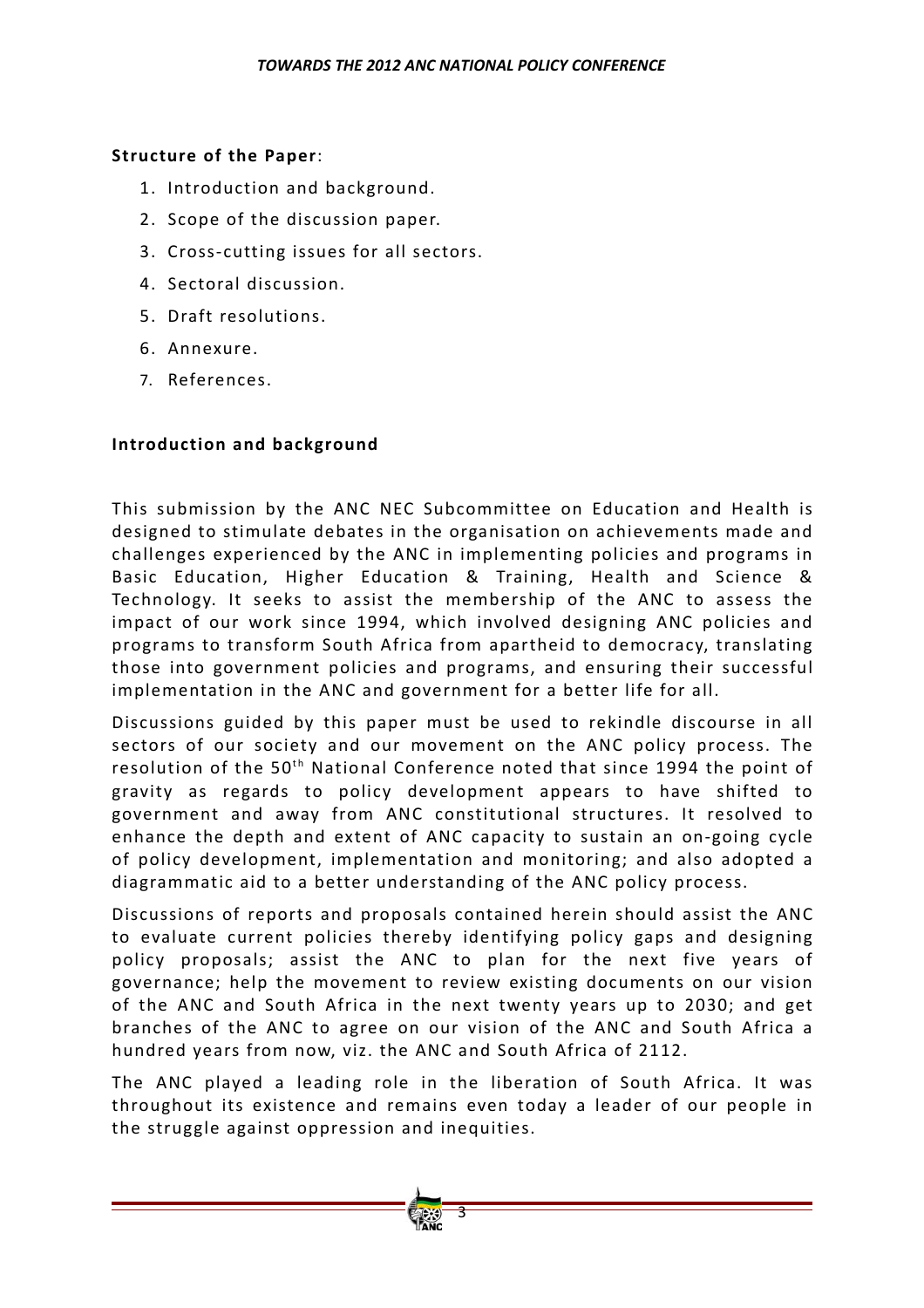As the oldest party of revolution in Africa, the ANC was a beacon for many liberation movements and remains a leader, a shining example and the only hope for many at home, in Southern Africa, the rest of Africa and bevond.

Most policies of the ANC evolved over the years. ANC policies and programs are a product of work of the leadership and membership of the ANC, ANC interaction with fraternal organisations at home and abroad, especially members of the Tripartite Alliance, and constant interaction and engagement with various formations such as traditional, religious, business and labour organisations in South Africa and in other countries.

The correctness of ANC policies is one of its strengths that results from the fact that, as the oldest liberation movement in Africa, its policies are a reflection of its growth and maturation as a movement of the people of South Africa. This is, amongst others, what qualifies the ANC to be and remain the organisational leader of change in South Africa.

At the dawn of democracy in 1994, the ANC implemented the Reconstruction and Development Program (RDP), a program designed to mobilise all out people and resources to bury apartheid and build a democratic state in its place. The RDP was a plan that was designed to address socioeconomic problems that were facing our country such as inadequate education and health care, violence and a failing economy. Most goals of its implementation were met, but much more still needs to be done.

The 2007 Strategy and Tactics of the African National Congress states that "during the First Decade of Freedom, we were able to consolidate and deepen our democratic programs for social transformation. The progress we have made is commendable; and the decisive actions in the early vears of the Second Decade of Freedom hold out the promise of faster progress towards our ideals". It further states that the ANC celebrates the end of its first century of its existence wielding political power, a critical platform to improve the quality of life of South Africans and contribute to building a better world. It confirms that the strategic task remains the same, but that the environment in which it has to be pursued has changed significantly for the better.

In his closing address at the conclusion of the  $52<sup>nd</sup>$  National Conference held in Polokwane in 2007, the President of the ANC, Cde Jacob Zuma, reminded us that

*" …as a collective and through our structures, we need to create a united ANC that recognizes the legacy left by comrades OR Tambo, Albert Luthuli and Nelson Mandela"*.

He had earlier said that we are also going to sharpen our policy instruments with a view to having a direct impact in our fight against poverty, unemployment and underdevelopment. This remains true and valid in our pursuit to building an effective ANC at all levels of society.

The NEC subcommittee on Education and Health processed and translated relevant resolutions of the  $52^{nd}$  ANC National Conference into ANC and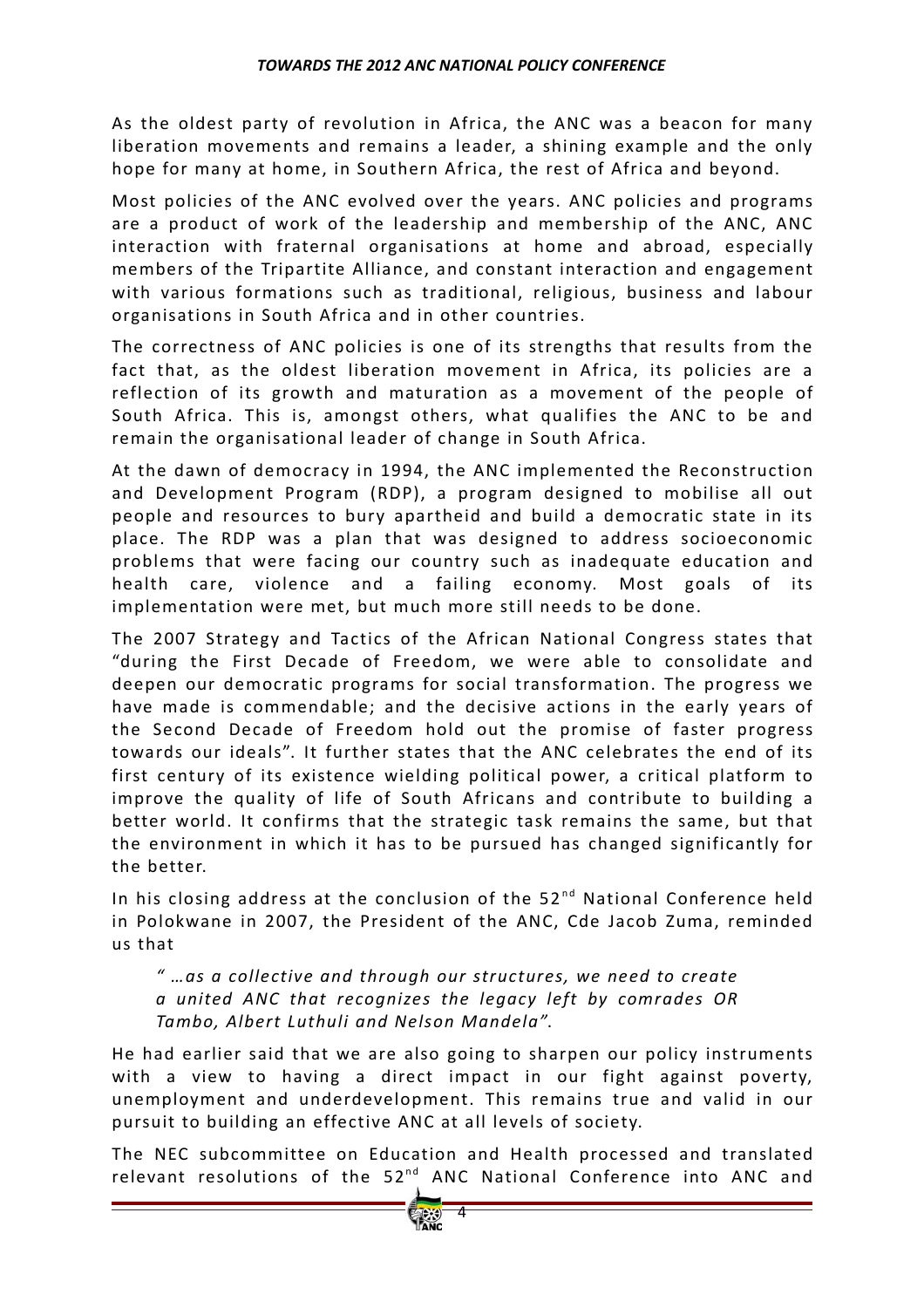government policy and programs. These resolutions are integral to elections manifestos of 2009 and 2010, and therefore are the basis of the ANC Program of Action and government mandate.

This discussion document contains progress reports on the implementation of resolutions of the National Conference and subsequent NEC meetings by all sectors in the Subcommittee. Annexure 1 is a detailed progress report in tabular form.

This policy document must therefore be one of our rallying points as we celebrate the centenary of the ANC. Contributions to debates raised in this paper must ensure that the ANC remains the leader of our revolution and the guarantor of democracy for all freedom-loving people of South Africa.

## **Scope** of the discussion paper

This policy paper covers the following sectors:

- Basic Education.
- Higher Education and Training.
- Health.
- Science and Technology.

This paper responds to the directive of the National Executive Committee (NEC) that policy papers must be guided by and focus mainly on the following questions:

- 1. What are current ANC policies?
- 2. What decisions have been taken?
- 3. Are the policies being implemented?
- 4. If not, what are the challenges? Are these intrinsic to policy or are these related to implementation?
- 5. How are the new proposals related to the National Development Plan and the New Growth Path?
- 6. How does the ANC respond to this situation?
- 7. Does conference need to adopt new policy and, if so, in which area(s)?

It therefore provides, for each of the sectors, the ANC and government policy context and reports on specific projects and programs. It also identifies policy gaps and proposes resolutions for the Policy Conference.

## **Cross‐cutting issues for all sectors**

1. *Implementation of conference resolutions, monitoring and evaluation* 

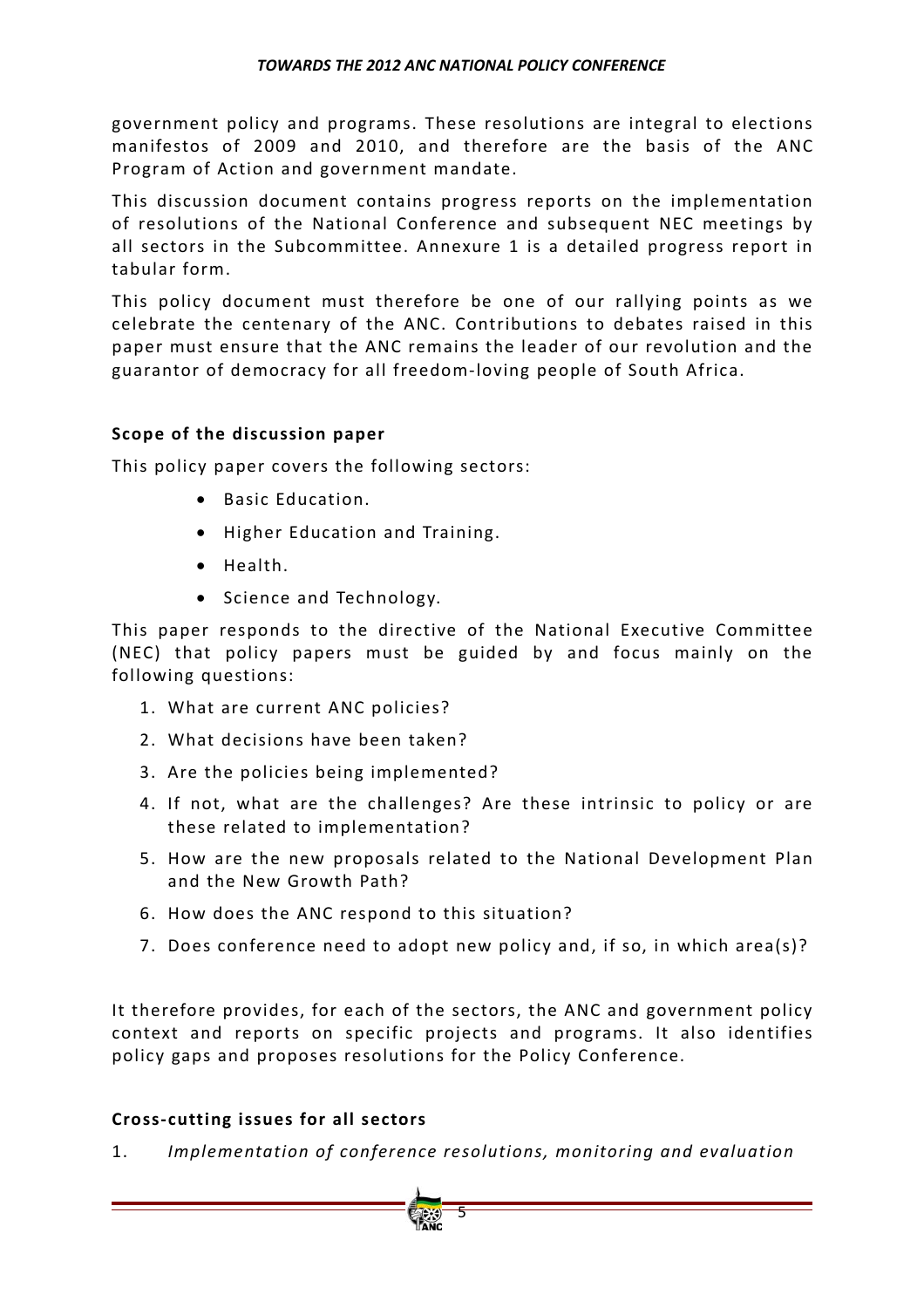Over and above contributing to the strengthening of coherence, cohesion and coordination in the movement, sectors in the Subcommittee on Education and Health prioritised the implementation of conference resolutions plus monitoring and evaluation. This is critical for effective delivery.

2. *Job creation, employment, economic development and sustainable growth*

Job creation remains the topmost priority for our country in our fight against poverty, unemployment and inequality. Education and health are most critical sectors in ensuring a vibrant economy. They also rank amongst sectors that are highly labour‐intensive.

In the past four decades, several countries have shown that economic development, sustainable growth and employment can be achieved through investment in science, technology and innovation. Countries such as Singapore, South Korea, Japan, Germany and the United States of America have devoted policy and resources to developing a knowledge economy as a foundation for prosperity and progress.

More recently Brazil, Russia, India and China known as the BRIC countries followed these examples and derived much benefit from their knowledge economies. South Africa must do the same.

## 3. The establishment of a state-owned publishing enterprise

The country experiences challenges in the production, distribution and availability of textbooks and other instruments or vehicles of knowledge production. Our methods and practice of acquisition from the private sector plus distribution in government are, in some cases, neither cost‐effective nor efficient.

## 4. *Protection and active promotion o f indigenous African languages*

Our indigenous languages and our use of mother-tongue are a source of pride and identity. Language plays a central role in the preservation and propagation of a people's cultures. It is alarming that some of our schools have discontinued teaching African languages. Some of our

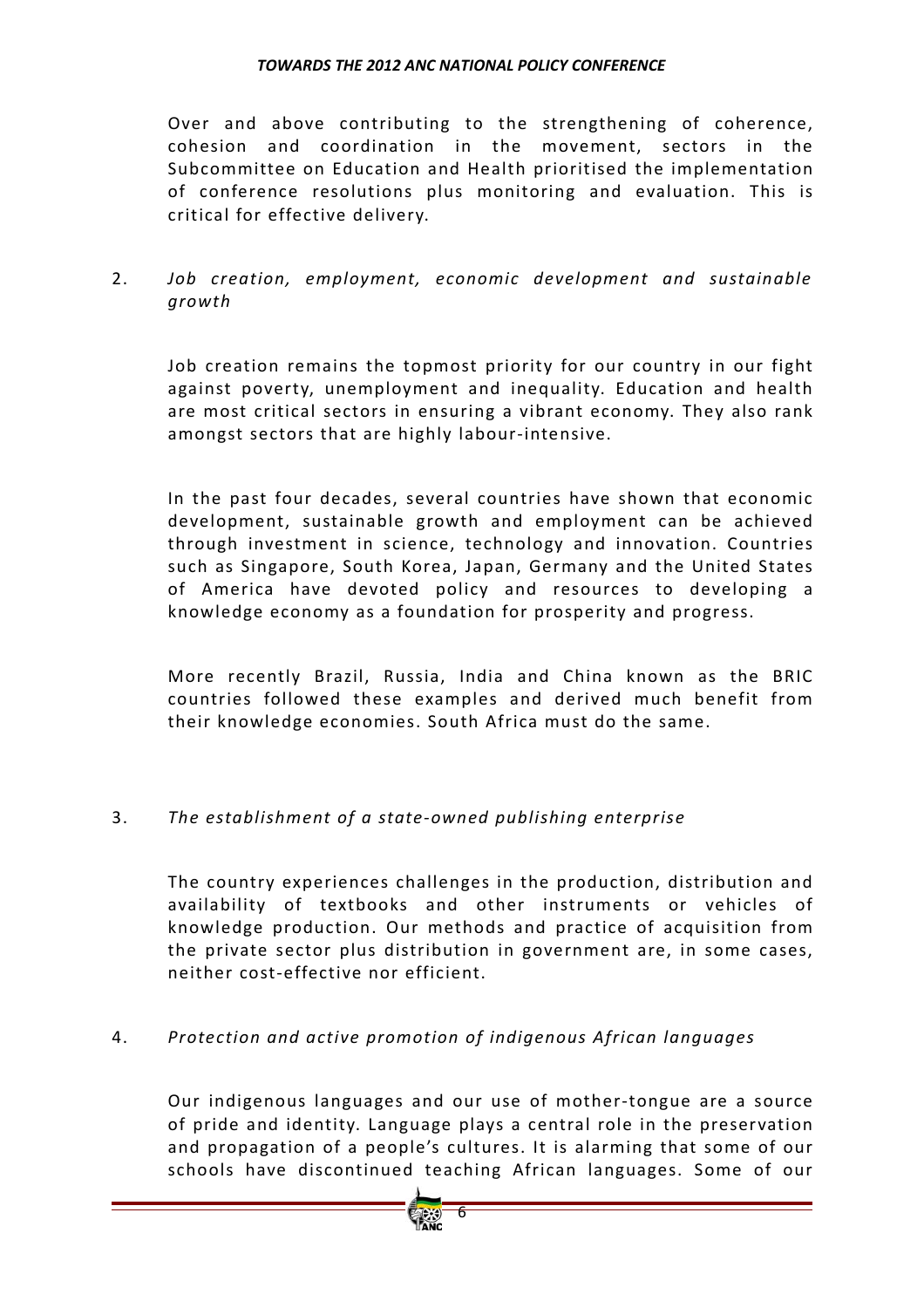universities have down-graded or closed down departments of African languages.

The ANC has a duty to protect and promote indigenous languages of South Africa. The movement has a responsibility of providing leadership to our people to realise that indigenous African languages are not in ferior, and that they should be promoted and be developed for educational achievements. For this task to succeed, we need the involvement of communities and the collaboration of the education sector with other sectors such as science and technology, arts and culture; and legislature and governance. Families and traditional leaders also need to play an important role in this project.

## 5. *Correcting skills shortages created by some professional associations*

The conduct and practice of some professional associations such as the actuarial and legal fraternities result in newly graduated professionals, Blacks in general and Africans in particular, being blocked from entry into many professions. This creates artificial scarcity of skills and result in an increase in qualified but unemployed professionals. The ANC must find effective ways of ensuring that these blockages are removed wherever and whenever they occur

## 6. *Information and Communication Technology*

The ANC advocates the rational use of ICT in our schools, FET colleges, universities, clinics, hospitals and other facilities as this is demanded of us during this computer or digital age.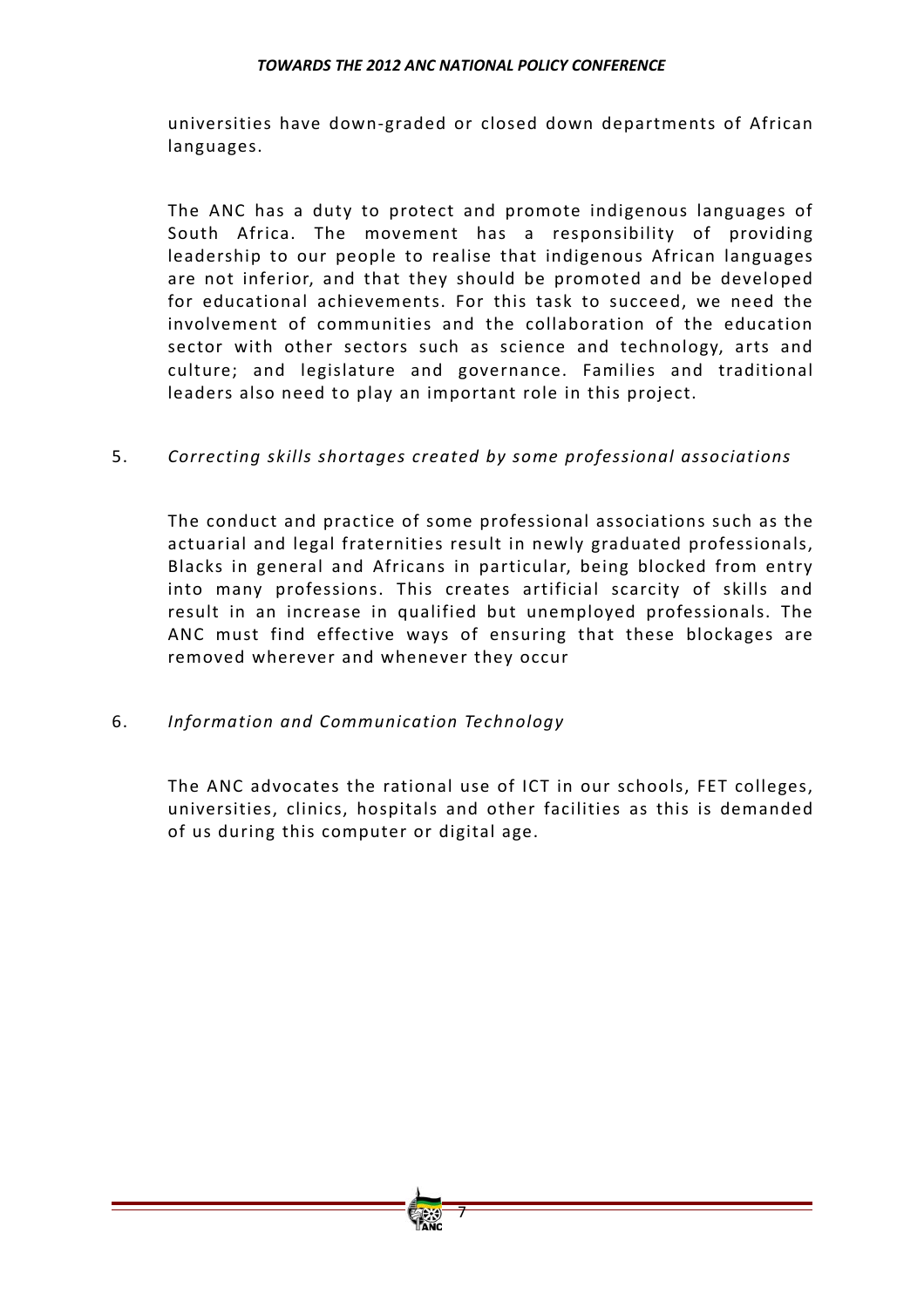## **Questions**:

How do members of our branch participate in policy-making in the ANC, especially on education, health, science, technology and innovation issues?

How do ANC structures ensure implementation of ANC and government policies and programs plus monitor and evaluate implementation? How do members of our branch contribute to policy making and implementation of programs in our local municipality? What structures are necessary or exist in our local branch, district, and Provincial Executive Committee (PEC) to implement conference resolutions on education, health, science, technology and innovation? How do deployed comrades account to the branch and our community for their implementation of policy and programs?

## **Discussions focusing on sectors making up the subcommittee**:

## **Basic Education**

## *ANC Policy context*

The ANC Policy context is framed by the Polokwane resolutions. These are:

- 1. The overarching vision that informs ANC education policy is People's Education for People's Power.
- 2. Vulnerable children of veterans must be taken care of by the state.

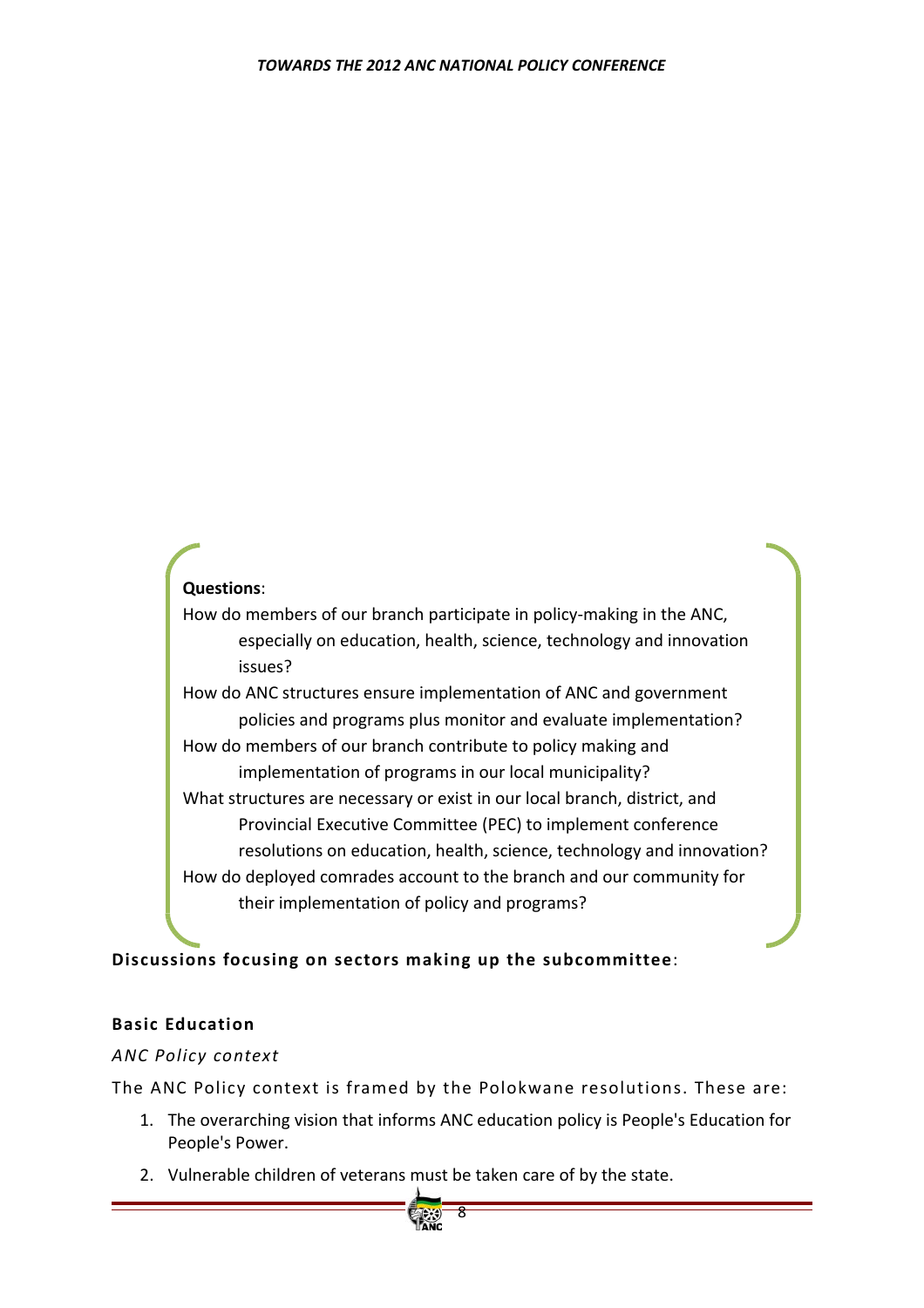- 3. Career guidance be a compulsory subject from grade 8 upwards.
- 4. We must progressively expand the school nutrition programme to include high school learners in poorer communities.
- 5. National norms and standards to be developed to determine the roles, functions and responsibilities of district offices.
- 6. Norms and standards should be developed to classify schools, given the variation of school types in provinces.
- 7. A policy on affirmative measures for HDIs with specific emphasis on infrastructure, access and staff provisioning
- 8. The duality of public servants elected as councillors undermines both or either of the two with regards to efficiency and this must be reviewed.
- 9. To affirm that all principals should undertake a leadership, management and governance course
- 10. To review Adult Basic Education and Training (ABET) so as to ensure that it better responds to the skills demand.
- 11. The establishment of a national education evaluation and development unit for purposes of monitoring, evaluation and support.
- 12. The no fee schools be expanded to 60% by 2009.
- 13. Progressively introduce free education for the poor until undergraduate level.
- 14. The ANC to focus rigorously on the quality of education.
- 15. Education must be prioritised as one of the most important programmes for the next five years.
- 16. Maths, science and IT must be promoted and supported, including through Saturday tutorial programmes and bursaries be offered to teachers in this areas.
- 17. New curriculum must be accompanied with skills development of teachers.
- 18. Building of schools to replace mud schools must be included in the Expanded Public Works (EPW) programme.
- 19. We should recruit from foreign countries on scare skills such as maths and science.
- 20. The NEC should critically consider the outcomes of the recently held education summit with a view to implementing the proposals that emerged.

#### *Government policy context*

The Department's *Action Plan to 2014* and Delivery Agreement frame government policy. These in turn are informed by the Polokwane resolutions. In order to support the achievement of the goals set by Polokwane, Basic Education set out the following priorities:

9

- •By 2014, all children will participate in Grade R;
- •All learners and teachers will be engaged in learning and teaching for the requisite number of hours per day;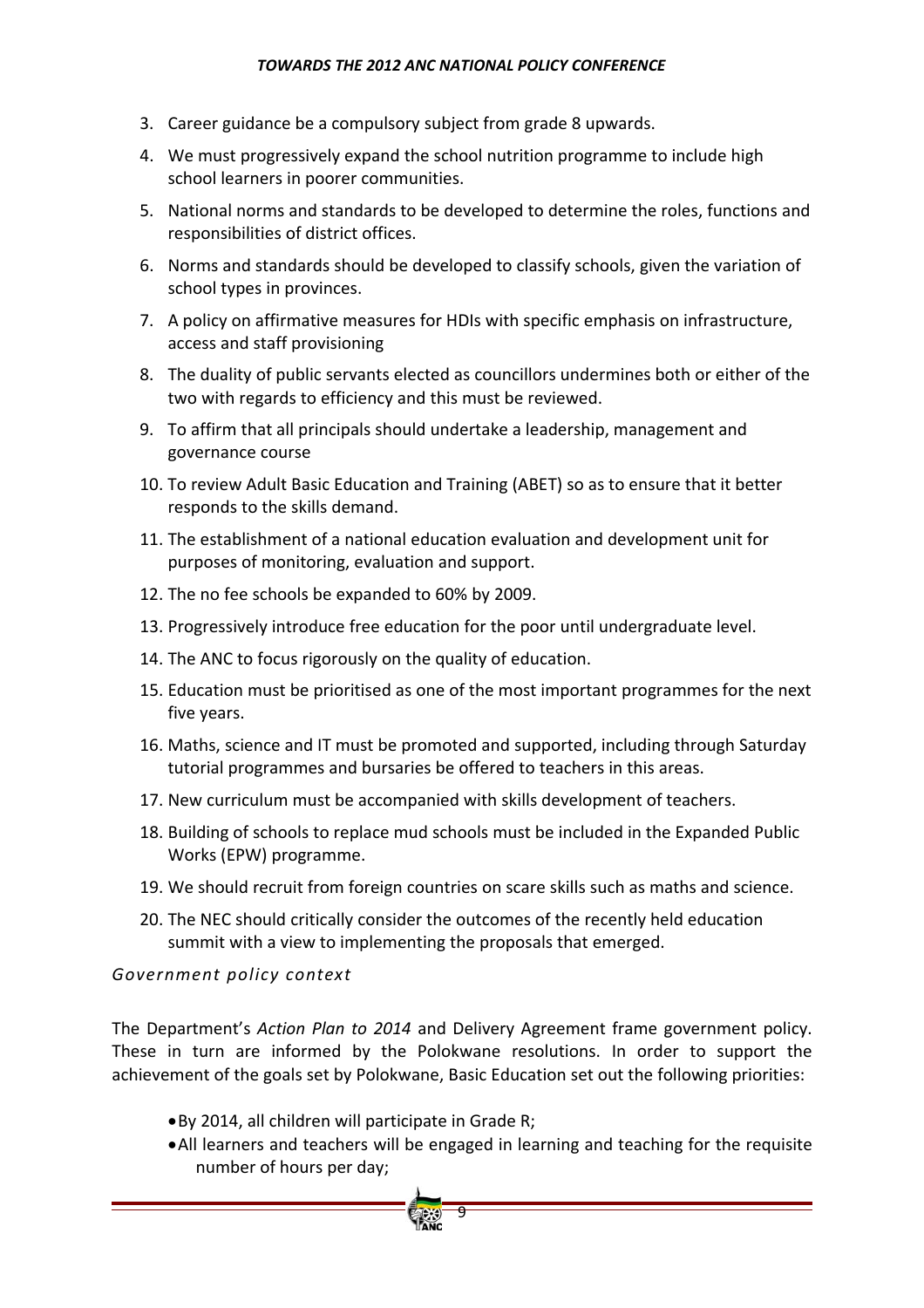- •Basic Education will distribute appropriate learning and teaching materials to all schools to ensure that all teachers and learners have access to basic teaching and learning supports to enable them to cover the curriculum; and
- •Standardised national assessments of the quality of learning will take place in all public schools.

Targets were established for grades 3, 6, 9 and 12. The Department of Basic Education (DBE) undertook identified Annual National Assessments (ANA) as a strategic tool for monitoring and improving the level and quality of basic education, with a special focus on the foundational skills of literacy and numeracy. DBE conducted the first countrywide ANA which involved approximately 6 million learners in grades 1‐6 in February 2011. The results were released on 28 June 2011.

The purpose of ANA, as implemented in 2011, was to obtain a credible status report of learner performance in Literacy and Numeracy as DBE works towards the goal of improving learner performance in line with commitments made by government. ANA has therefore provided the Department with information that assists in identifying areas where urgent attention is required in order to help improve success levels of learners. ANA is also meant to provide teachers with examples of credible testing practices.

The results were widely reported in June 2011. Most worrying was the declining levels of performance of learners from grades 1 to 6. The notably higher performance in Grades 1 and 2, in both Literacy and Numeracy, can be attributed to the interventions of Government with regard to Early Childhood Development. But overall, the results leave no room for complacency.

Government set itself a target of ensuring that 60% of grade 3, 6 and 9 learners must function at "acceptable levels" in Literacy and Numeracy by 2014.

The ANA results have provided valuable information for the system to benchmark performance in both Literacy and Numeracy so as to track progress towards the achievement of set targets as well as monitoring gaps. The results also enable analysis to identify and remedy areas of weakness.

Planned interventions in 2011 included the following:

- 1. *DBE undertook working sessions* with relevant role players in each of the provinces to discuss the ANA findings, explore further possible analysis to extract detailed information from the data and discussion of guidelines on how to utilise the data for interventions and target setting. DBE developed the guidelines and distributing these to schools.
- 2. Government also printed *workbooks* for 6 million learners. In 2012, workbooks are being distributed to learners in Grades 7‐9. This is a massive intervention and reports from teachers tell us that the workbooks are both visually stimulating and exciting and are definitely serving the purpose for which they were intended. Each workbook

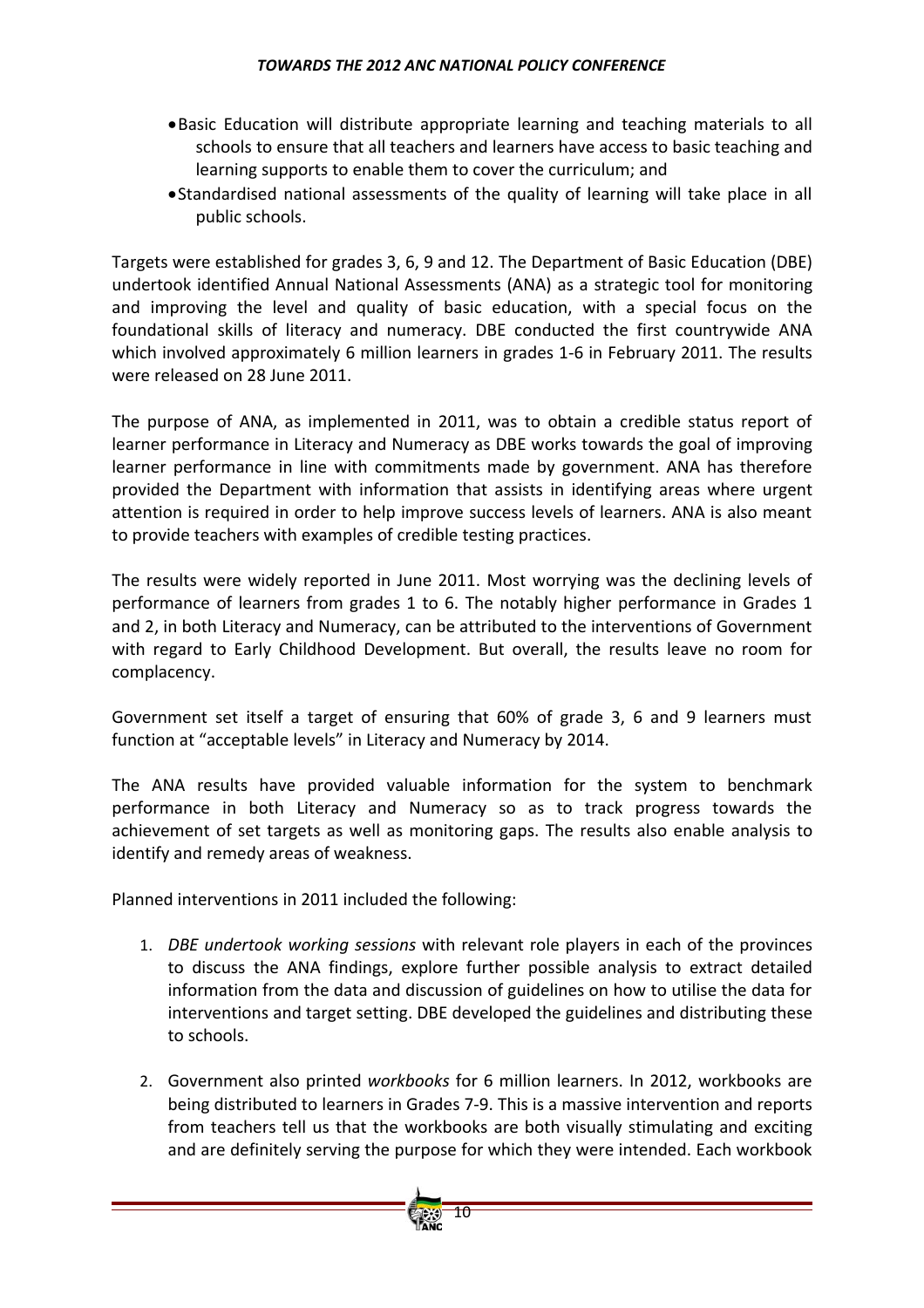is made up of 128 easy-to-follow worksheets to improve listening, reading, writing and numeracy skills.

- 3. DBE completed the *Curriculum and Assessment Policy Statements (CAPS*) which are being phase into the Foundation Phase in 2012. The CAPS build on the Foundations for Learning and provide more time for languages and mathematics (or literacy and numeracy). It is expected, therefore, that there will be much more focused teaching and assessment. But this will be supported with guided teacher development and appropriate readers and workbooks. The workbooks that were distributed earlier this year, were developed in synchronisation with the CAPS. They should assist teachers in pacing and sequencing their work better as they consist of attractive worksheets to be worked on daily and on a term‐by‐term basis.
- 4. *DBE has trained subject advisors and provinces are continuing with the training of teachers*. Based on what ANA results show, there is a more scripted approach to teacher development. This includes training and support to teachers to help them manage and use efficient methods to teach specific content areas that the assessment has shown to be particularly challenging to learners.
- 5. DBE is developing "banks" of *good quality exemplars of assessment* in each of literacy and numeracy and disseminate these for teachers to use in their classes with necessary support from the districts. The exemplar assessments will help align school-based assessment with ANA and thus establish an integrated and seamless assessment system.
- 6. The curriculum review process in 2009 showed that there is far too big a leap between the Foundation Phase (Grades 1‐3) and the Intermediate Phase (Grades 4‐ 6). Learners jump from three subjects to eight. This may account for the drop in results that ANA shows happens as children move up the grades. The *Department has reduced the number of subjects in the Intermediate Phase*, and will begin implementation of fewer subjects in Grades 4‐6 in 2013. The plan is to ensure that the emphasis on the foundational skills will continue to be strengthened.
- 7. The jump from Grade 3 to 4 is made more difficult with the switch to English in Grade 4. Many schools switch from their home language to English from Grade 4. The affected learners often lack basic skills in English and struggle to cope with the demands of the Grade 4 curriculum. Research has shown that later transition from home language to Language of Learning and Teaching, where they differ, negatively affects learning outcomes. In 2010, the Council of Education Ministers approved the recommendation that from 2012, *the language chosen by the learner as a Language of Learning and Teaching from Grade 4 shall be taught as a subject, from Grade 1, and not from Grade 3 as is currently the case.*
- 8. From 2012, all learners in Grades 1‐3 are required to take 4 subjects, that is, Home Language, First Additional Language, Numeracy and Life Skills. All learners whose Language of Learning and Teaching will be English from Grade 4 onwards are required to take English as a subject from Grade 1. What this means is that the

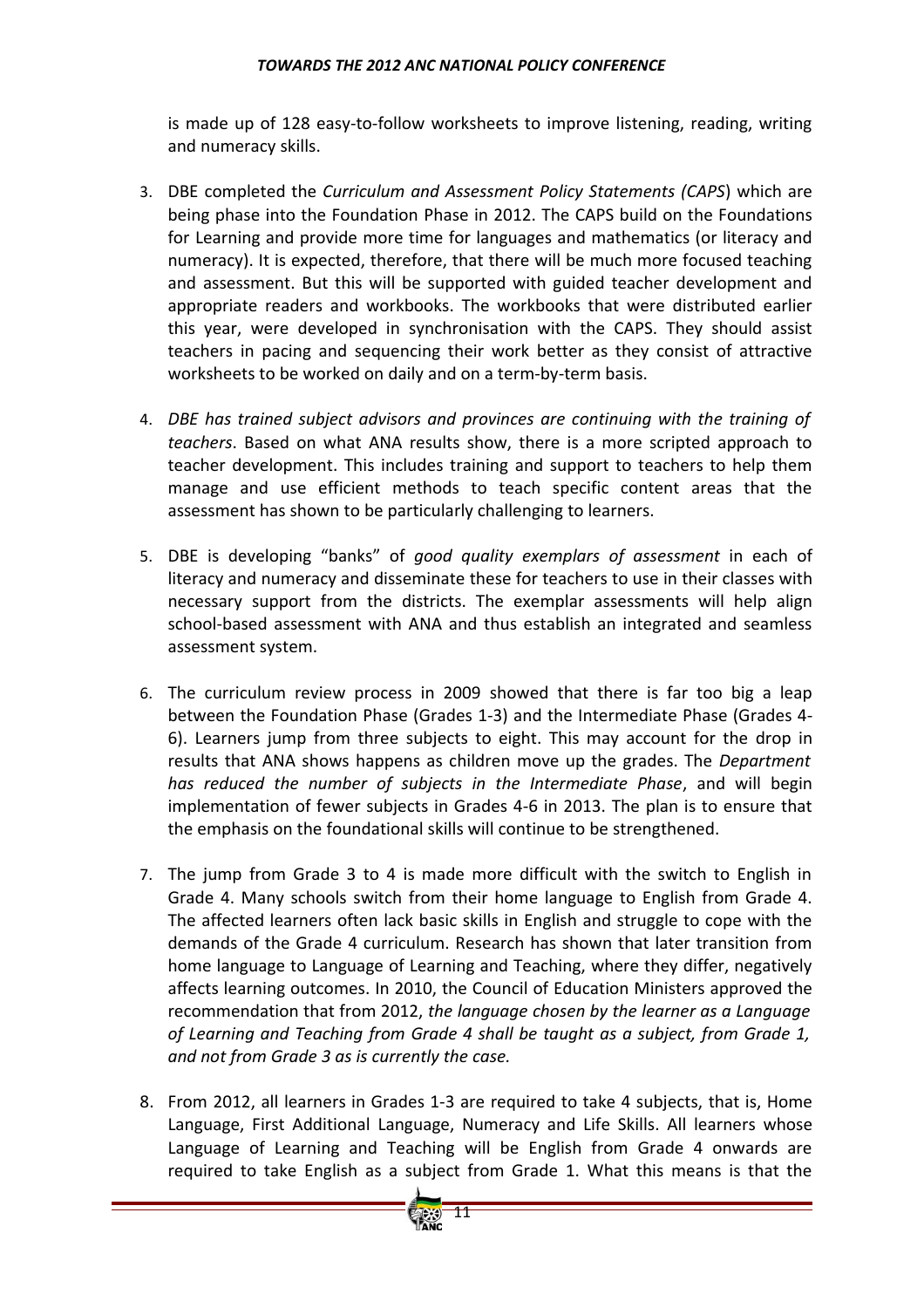teaching of English will occur alongside home language instruction for those learners who choose English as a Language of Learning and Teaching in later grades.

- 9. English will not replace the home language in the early grades. Each learner will be taught in his or her home language in the early grades where it is practically possible. The move to English in Grade 1 is intended for those schools whose home language is not English. The challenge will be improving the English language skills of teachers whose mother tongue is not English, but the DBE is committed to doing this through a range of programmes.
- 10. Every grade up requires support further down. DBE has, accordingly, also placed increasing emphasis on the importance of *Early Childhood Development and Grade R* for learners. To support the objective of laying solid foundations for learning from an early age, DBE is working towards universal access to Grade R, by 2014. This indeed has been one of our great successes, with access expanding dramatically in the recent past.
- 11. The evidence is uncontested that children who have attended a centre or school‐ based pre‐school programme in the year before school entry perform better on assessments of reading and math skills. DBE's task remains to *improve qualitatively the level of qualifications of Grade R teachers* to ensure that we reach our goal of quality learning and teaching at this level as well. These early interventions are bearing fruit with the fairly good performance of learners in the ANA in Grades 1 and 2. The DBE will continue to strengthen the interventions in Early Childhood Development and Grade R.
- 12. Teachers are central to the success of the new approach that DBE is adopting. DBE is strengthening *teacher development programmes guided by the Integrated Strategic Planning Framework for Teacher Education and Development* that was launched earlier this year in conjunction with the Department of Higher Education and Training. Here the focus is firmly on more targeted, subject‐specific teacher education and development that will improve teacher content knowledge.
- 13. DBE is also strengthening the campaign to attract young people to the teaching profession through our *Funza Lushaka Bursary programme*. There is a strong focus on recruiting the best of young people to the teaching profession and that teaching should be seen as a profession of first rather than last resort for our talented youth.
- 14. The ANA results have clearly demonstrated that there is need for an effective monitoring and evaluation system through which the quality of education can be continuously enhanced. The *Action Plan to 2014: Towards the Realisation of Schooling 2025* and the Delivery Agreement for Basic Education provide specific goals against which the performance of the sector will be measured and evaluated. This will be done by holding all levels of the system accountable for what they are required to deliver.

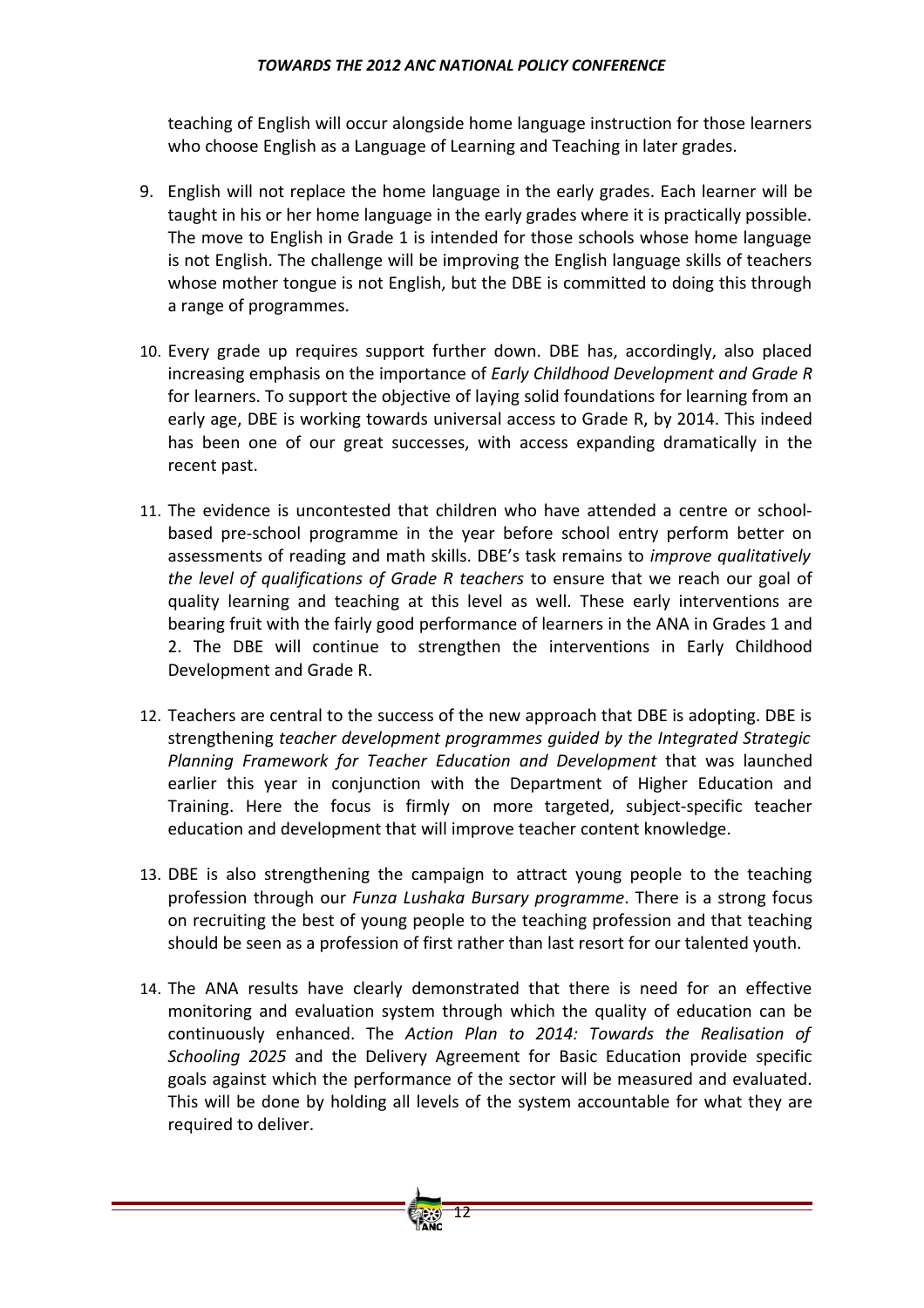- 15. The DBE broad strategy for improving accountability is anchored around the following four pillars:‐
	- Strengthening the culture of performance management within the education system;
	- Simplifying and aligning the evaluation instruments that measure performance standards for educators;
	- Strengthening monitoring and support for educators; and
	- Strengthening reporting at all levels.
- 16. DBE has established the *National Education Evaluation and Development Unit (NEEDU)* that will also help in evaluating the education system. NEEDU will identify critical factors that inhibit or advance school improvement and make focused recommendations for redressing the problem areas that undermine school improvement.

## *Some o f the key decisions made between conferences*

- Basic Education Sector Delivery Agreement signed in 2010.
- NEDLAC Accord on Basic Education signed to give effect to president's call for education to be a societal issue.
- Establishment of a Planning and Delivery Oversight Unit in the DBE in 2011.
- Integrated National Literacy and Numeracy Strategy adopted by CEM.
- Guidelines Relating to Planning for Public School Infrastructure as well as Guidelines for Boarding Facilities was approved by CEM.
- Release of NEEDU Bill for public comment.
- Performance Agreement of Principals and Deputy Principals.
- Career guidance is a compulsory subject, as part of Life Orientation, from Grade 4.

## *Reports on the implementation of policy and specific projects of programs*

- The following is a summary of Action Plan to 2014:
	- $\triangleright$  The plan is a strategy of the Department of Basic Education to strengthen weak areas in the education system that have been identified as needing support. It has been developed in line with the Presidency's 2009 National Strategic Planning and draws direction from the guiding document *Improving Government Performance: Our approach*.
	- $\triangleright$  By improving performance in these identified areas, learners will benefit from a higher quality education. The nation as a whole will also benefit as school graduates with better skills and knowledge levels enter further and higher education and the workplace.

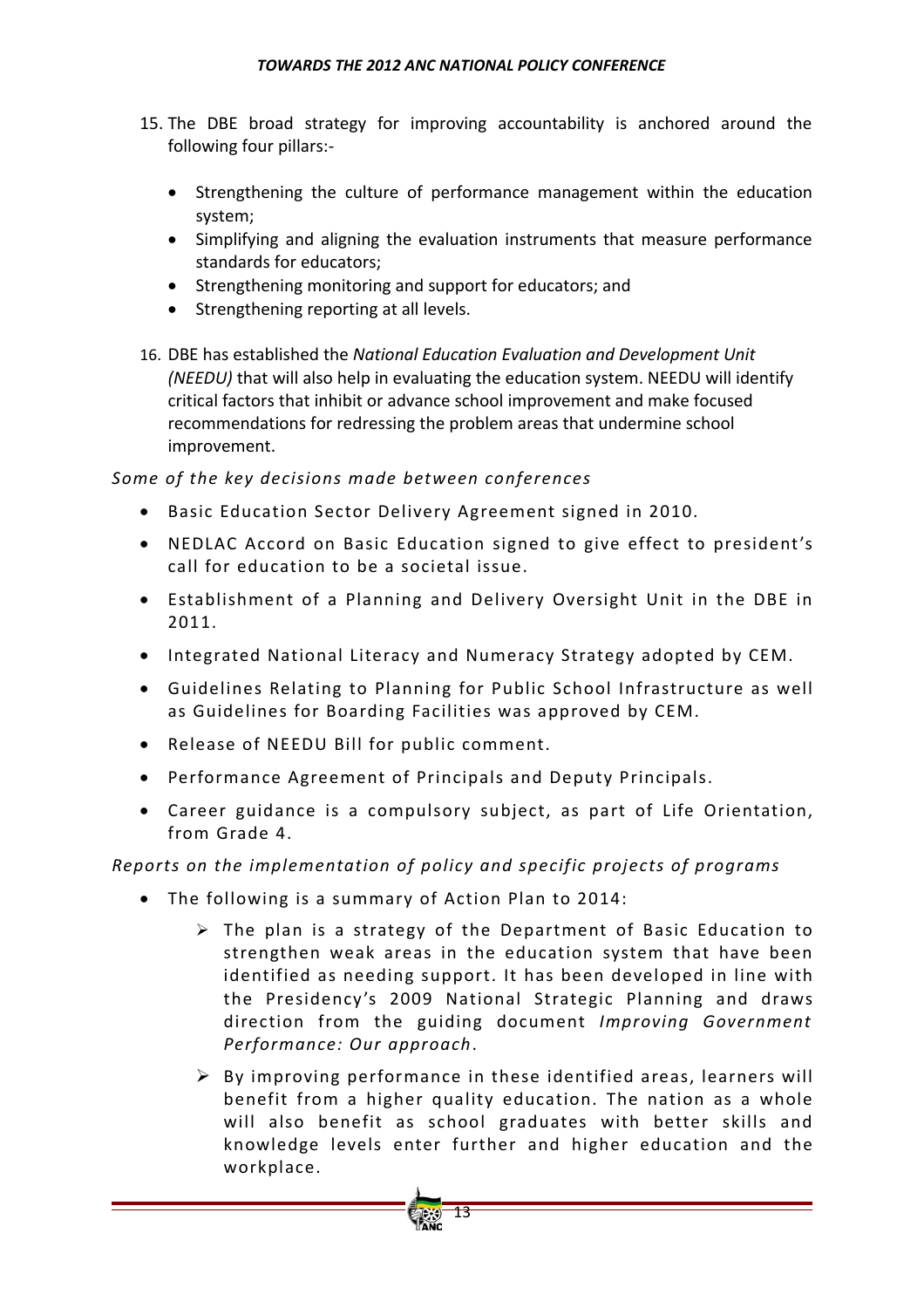- ¾ **Short‐term goals and long term vision**: The Action Plan sets out goals that the national education system will be working towards and the actions to achieve these goals by 2014. These are the first steps towards realising the bigger, more long-term vision of quality education in schools by 2025 called *Schooling 2025*.
- ¾ **Everyone has a part to play**: The Action Plan indicates, as far as possible, activities that each stakeholder should engage in to realise each goal in the plan. It also suggests ways that those outside the education system could provide resource resources and/or expertise to support the plan.
- ¾ **Clear goals and flexible strategies**: The Action Plan sets 13 goals of which deal with outputs to be achieved in relation to learning and enrolments. It also sets out 14 areas which need to be improved to achieve these goals and outputs. The approach allows a degree of flexibility for schools and communities to devise their won strategies to suit their specific circumstances.
- ¾ **Measuring progress through Annual National Assessments (ANA)**: Each year all learners in Grades 1 to 6 will write national tests in languages, that is home language and first additional language, and mathematics at the end of the year. The purpose is to establish an objective national benchmark by which to measure literacy and numeracy achievement levels in primary schools, so that improvements can be accurately assessed and appropriate interventions designed where additional support is needed. ANA tests have also been introduced for Grade 9 learners. Parents and School Governing Bodies (SGBs) will receive relevant ANA results to allow them to compare their own results with those of other learners and schools.
- The following is a summary of *Schooling 2025*:
	- ¾ *Schooling 2025* is a long‐term plan for the basic education sector which will allow for the monitoring of progress against a set of measurable indicators covering all aspects of basic education including amongst others enrolments and retention of learners, teachers, infrastructure, school funding, learner well‐being and school safety, mass literacy and educational quality.
	- $\triangleright$  By 2025 we must see the following:
	- **Learners** who attend school every day and are on time because they want to come to school, the school is accessible, and learners know that if they miss school when they should not, some action will be taken. These learners understand the importance of doing their schoolwork at school and at home. They know that their school will do everything possible to get them to learn what they should. Much learning happens through the use of computers and from Grade 3 onwards all learners are

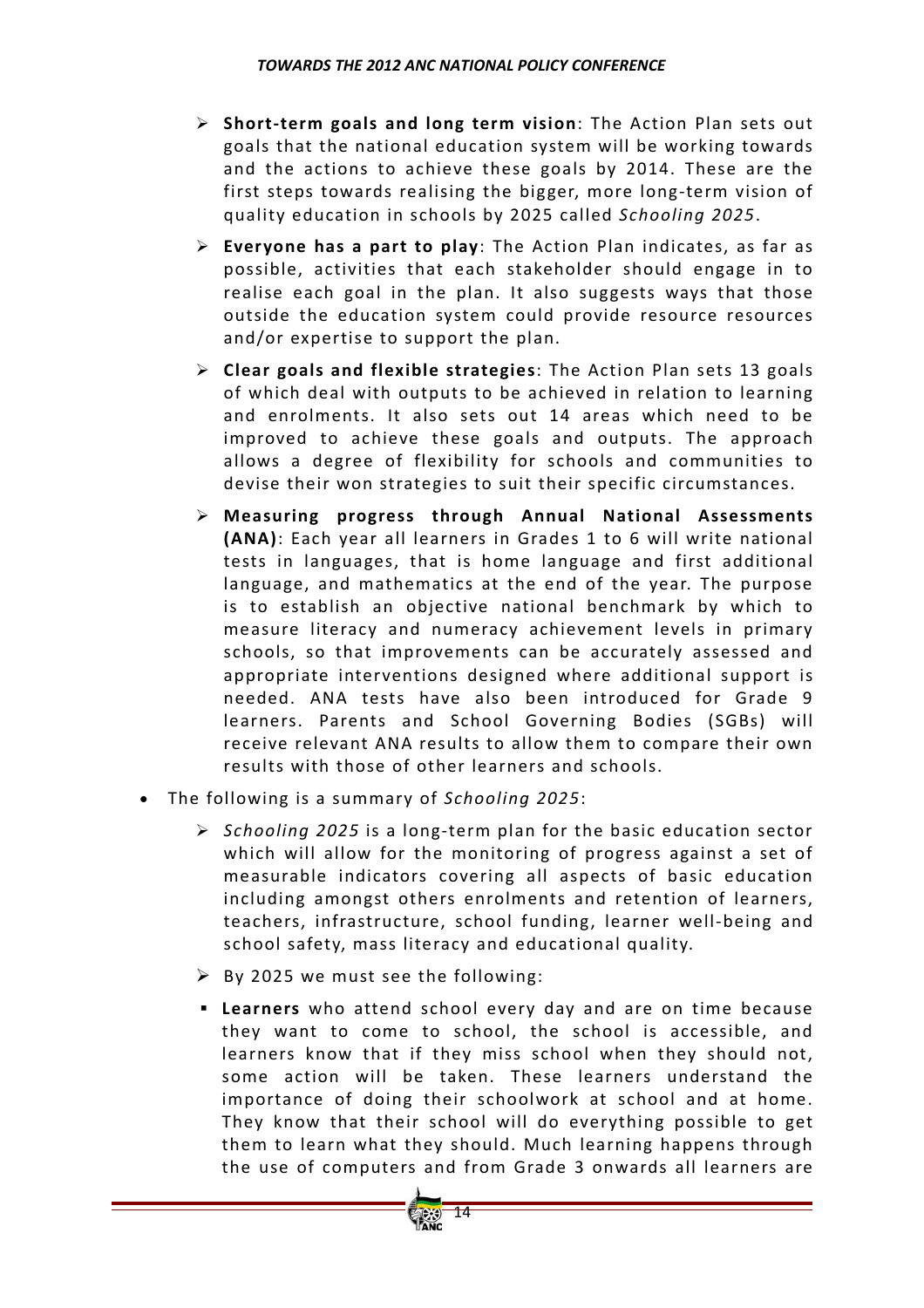computer literate. Part of the reason why learners want to come to school is that they get to meet friends in an environment where everyone is respected, have a good meal, and know that they can depend on their teachers for advice and guidance. They also know that they are able to participate in sporting and cultural activities organised at school after school hours.

- **Teachers** who have received the training they require are continuously improving their capabilities and are confident in their profession. These teachers understand the importance of their profession for the development of the nation and do their utmost to give learners a good educational start in life. They are on the whole satisfied with their jobs because their pay and conditions of service in general are decent and comparable to that of other professions.
- **A school principal** who ensures that teaching in the school takes place as it should according to the national curriculum, but who also understands his or her role as a leader whose responsibility is to promote harmony, creativity and a sound work ethic within the school community and beyond.
- **Parents** who are well informed about what happens at school and receive regular reports about how well their children perform against clear standards that are shared by all schools. These parents know that they are listened to, and that any concerns will be dealt with by authorities at all levels of the education system.
- **Example 2 Learning naterial** in abundance and of a high quality. The national Minimum Schoolbag policy which is widely understood describes the minimum quantity and quality of materials that every learner must have access to. Computers in the school are an important medium which learners and teachers access information.
- **School buildings and facilities** that are spacious, functional, safe and well-maintained. Learners, teachers and parents look after their buildings and facilities because they take pride in their school.
- There is a need for the ANC to discuss once more the relevance of vocational training at school level, if any.

## *Proposals and comments on the National Development Plan and the New Growth Path*

The National Development Plan made a number of recommendations. Some of these are already being implemented. These include giving more support to poorly functioning and performing schools, clarifying the role of districts, expanding *Funza Lushaka* teacher bursaries, changing the process of

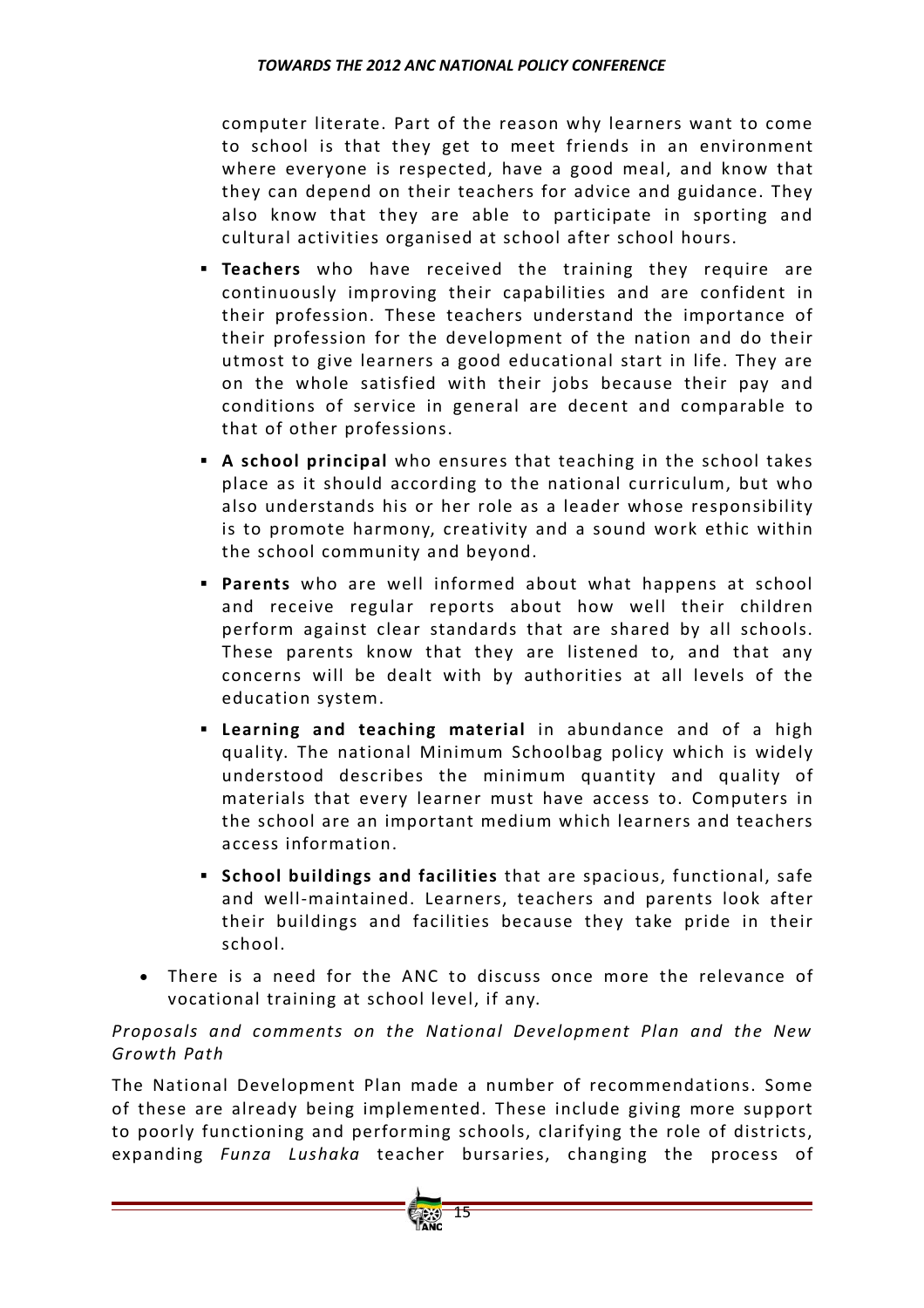appointing new principals, building a political consensus around a social pact and providing more support to professional and school governing bodies.

The Department has already started to work on realising other proposals. These include working towards the targets identified for 2050, with which the Department is in agreement, and mobilising technical professional capacity to assist in school improvement.

In line with the Integrated National Teacher Development Framework agreed on in 2009, The Department is in favour of teacher self-diagnostic rather than externally‐managed competency tests. The Department is also sceptical about the feasibility of linking teacher pay to learner scores.

The New Growth Path sets out key economic drivers with which the Department is in broad agreement. Jobs and sound education and skills development are the foundation stones of a thriving economy and prosperous society.

*ANC policy gaps and proposals o f ANC response*

- National policy for rural multi-grade teaching, as per resolution of the 2011 ANC Lekgotla.
- Language policy and attendant teacher development (introduction of English to Grades 1 and 2).
- Class size; over 8 000 ordinary public schools have average class sizes above the norm of 40.
- The drop‐out rate in grades 9‐11.
- Declining number of mathematics candidates, decreased numbers of physical science passes and quality of passes in senior certificate.
- Teacher attendance and completing annual programmes.
- Workbook use.

## **Higher Education and Training**

## *ANC Policy Context*

South Africa is faced with the challenge of transforming its economy and growing it rapidly to deal with unemployment. The economic growth rate has been limited by low level skills which affects the state's ability to reduce high levels of unemployment in the country. These high levels of unemployment exist alongside high levels of skills shortage. For example there are around 2.8 million unemployed youth, who are not in any training institution and are not disabled. They are unable to take advantage of opportunities that exist partly limited by their skill levels. The limited skills affect the economic growth path which this government wishes to embark on.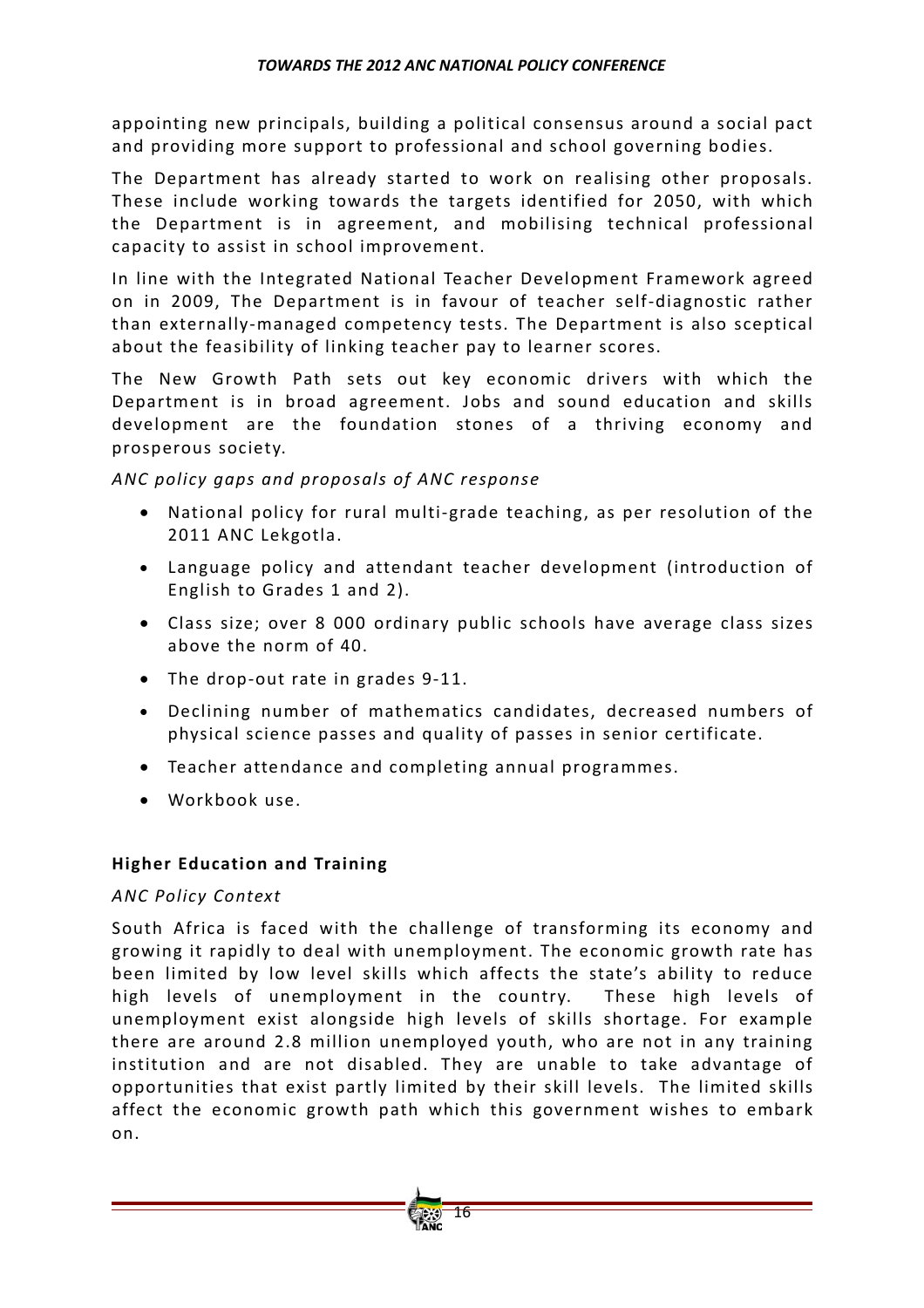In 1994 the African National Congress published its Policy Framework on Education and Training in a document which became known as the Yellow Book. This was the culmination of a long process of policy development in which the ANC and its allies had engaged over a period of time. One of the most important policy positions of the Yellow Book is that education and training is part of an integral whole.

Provision of post-school education, through higher education institutions, Further Education and Training and other vocational colleges, adult learning centres, organisations which provide professional development, and organizations which focus on youth development, has been fragmented. There is as yet little integration across different types and sites of provision. It is still difficult for students to move between colleges and universities, between different universities, between schools and post‐school institutions, and between educational provision and the world of work.

The key focus is to build and sustain a single coherent post‐school education and training system. The central problem that seeks to be addressed is balancing on the one hand, the expansion of access to education and training opportunities, to enable the development of human potential, so that every person is able to contribute freely to society, advance common values, and increase socially useful wealth, and, on the other hand, achieving high‐level of excellence, research, and innovation. The post-school education and training system has to be structured both to meet the aspirations of youth and adults and to ensure that education, training and skills development initiatives respond to the requirements of the economy, our rural development challenges, and the need to develop an informed and critical citizenry.

## *Government Policy Context*

The mandate of the Department of Higher Education and Training is to create a single, coherent, differentiated and highly articulated post‐school education and training system in line with outcome 5 of the 12 government outcomes, which is the production o f *"a skilled and capable workforce for an inclusive growth path"*.

*Some* of key decisions made between conferences:

- 1. Develop a comprehensive policy proposal on the provision of free education.
- 2. Financial support for post‐graduate students.
- 3. Accommodation for students in the post‐school system.
- 4. Linking infrastructure programs to skills training and workplace experiential learning.
- 5. Strengthening and repositioning of PSETA to play a more effective role in skills training for the public service.

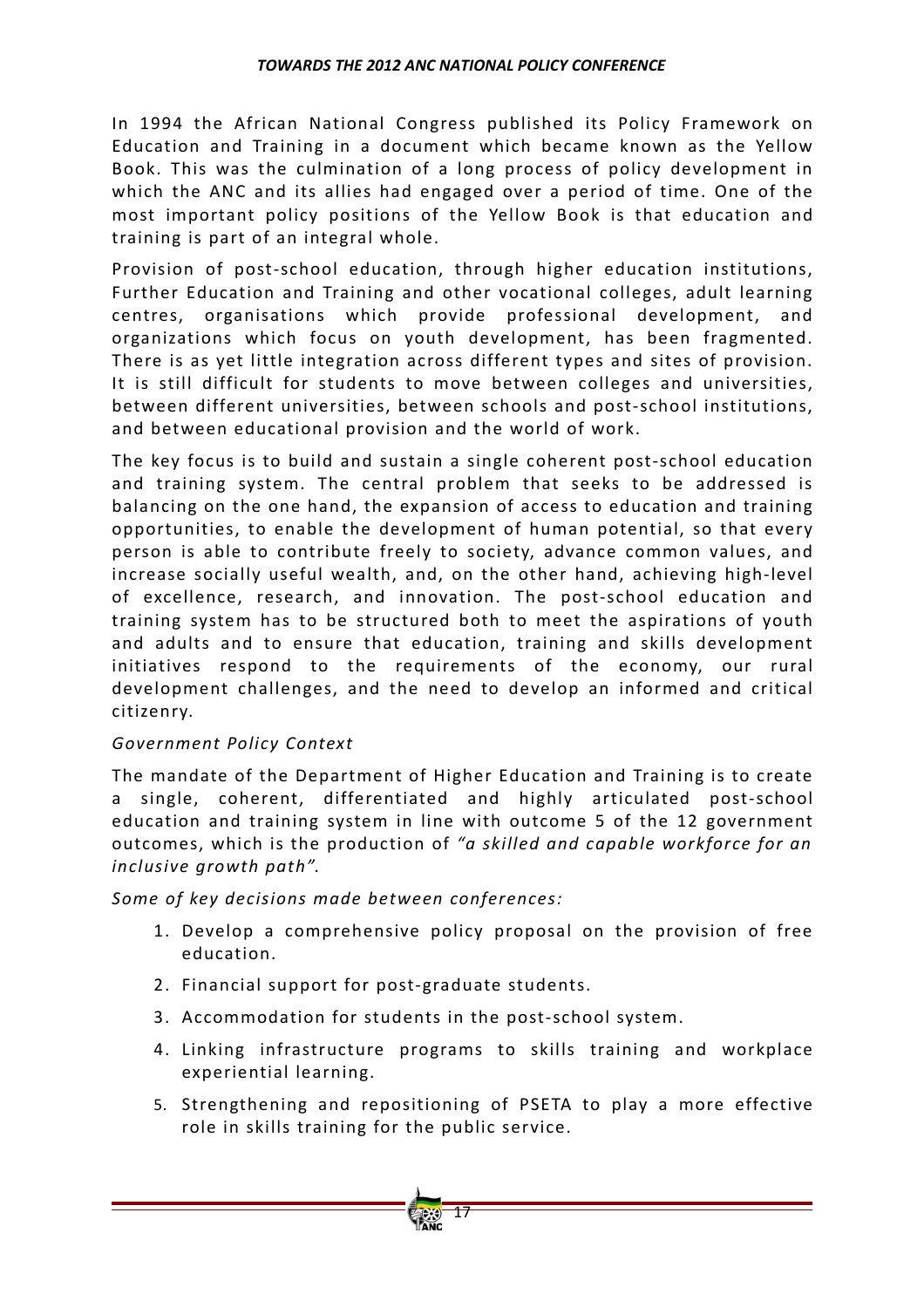- 6. Full utilization of the training space within the public service and expansion of the intake of interns into the public service, especially municipalities and State Owned Entities (SOEs).
- 7. Direction of the national purse to reflect that education is a priority.
- 8. Mobilization of communities to support the strengthening of Further Education and Training (FET) colleges and sector.
- 9. Advocacy of vocational education and training to tackle youth unemployment and to achieve economic growth.
- 10. Increase pass rates in Higher Education Institutions (HEIs).

*Reports on the implementation of policy and specific projects or programs:* 

- In extending the provision of free education, the NSFAS assistance has been made available to all FET students as well as final year university undergraduates who qualified for NSFAS. Final year of undergraduate students will receive a NSFAS grant equal to the full cost of study and are being incentivized by having their total loan for the final year converted into a bursary if they complete their studies and graduate in the same year. A Ministerial Task Team will submit a report by June 2012 with recommendations on the extension of free education to cover students in other years of study. This will include estimates of the total cost of rolling out free education plus options for effective rollout.
- Post‐graduate students are being supported financially through NSFAS in order to develop a new generation of academics. R93 million was allocated to the National Research Foundation NRF) to fund 1 260 students in Honours, Masters, Doctoral and post‐Doctoral studies. The NSFAS post‐graduate fund supplements funding provided by the DST through the NRF.
- $\bullet$  A comprehensive study, which is a Ministerial report, on the extent of needs for student accommodation, was completed.

The report covered a wide range of issues on student housing at South African universities, including student accommodation, student numbers in the system, types of student housing, room sizes, demographics, first year students' accommodation, financial assistance, backlog in the system, additional backlogs and costs, student protests, role of private sector, Public Private Partnership, student debt, accommodation for students with disabilities,

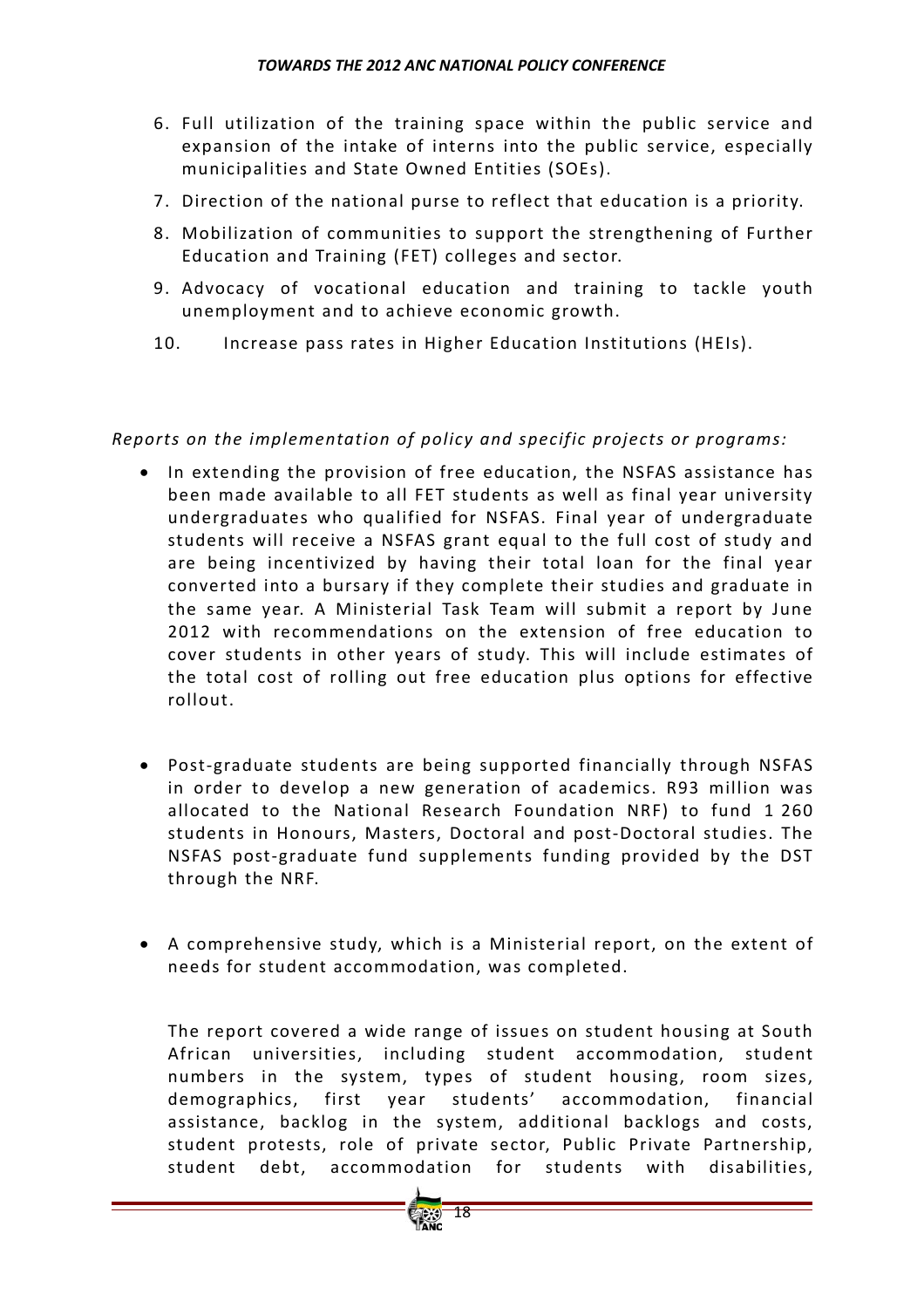quantifying the state of repair, subletting and squatting, state of infrastructure and facilities, international trends, ideal bed capacity, quality of catering, the need for strategic planning, residence admissions and allocation policies, and minimum standards for student housing and accommodation.

The report indicated that the number of beds available at residential universities in 2010 were 107 598 or approximately 20% of the total enrolment. Suitable accommodation needs to be provided for up to 80% of students in some cases. The student accommodation backlog in 2010 was estimated at 195 815 beds with backlogs estimated to grow to 314 000 by 2026. A funding proposal for infrastructure has been submitted to the Presidential Infrastructure Coordinating Committee (PICC) for consideration.

- The DHET is liaising with the PICC to link all future government infrastructure mega‐projects to skills training and workplace experiential learning, and to ensure that implementation and monitoring run the entire duration of these projects.
- The recent National Skills Accord between government and State Owned Enterprises, business, labour and all social partners to increase numbers of apprenticeships and to take on learners and interns for practical workplace experience includes a commitment by business to absorb FET graduates. SETAs will also play an important role in the implementation of commitments of this accord.

The accord will, amongst other, contribute positively to increased absorption of higher numbers of students graduating from FET colleges. Government is implementing plans to improve the quality of service provided by FET colleges and to ensure that graduates have skills required by business. This is done through improving the technical and pedagogical qualifications of lecturers, increasing requirements for practical experience for lecturers, and improving governance and management of FET colleges.

• A total of 30 117 unemployed learners entered into learnerships against a target of 17 531 for 2011. Similarly, the target for workers entering learnerships was exceeded, with 19 192 workers entering learnerships against the target of 13 243. A total of 11 335 learners entered the artisan system as indentured artisans, with 8 102 learners passing their trade tests and obtaining their trade certificates by 31

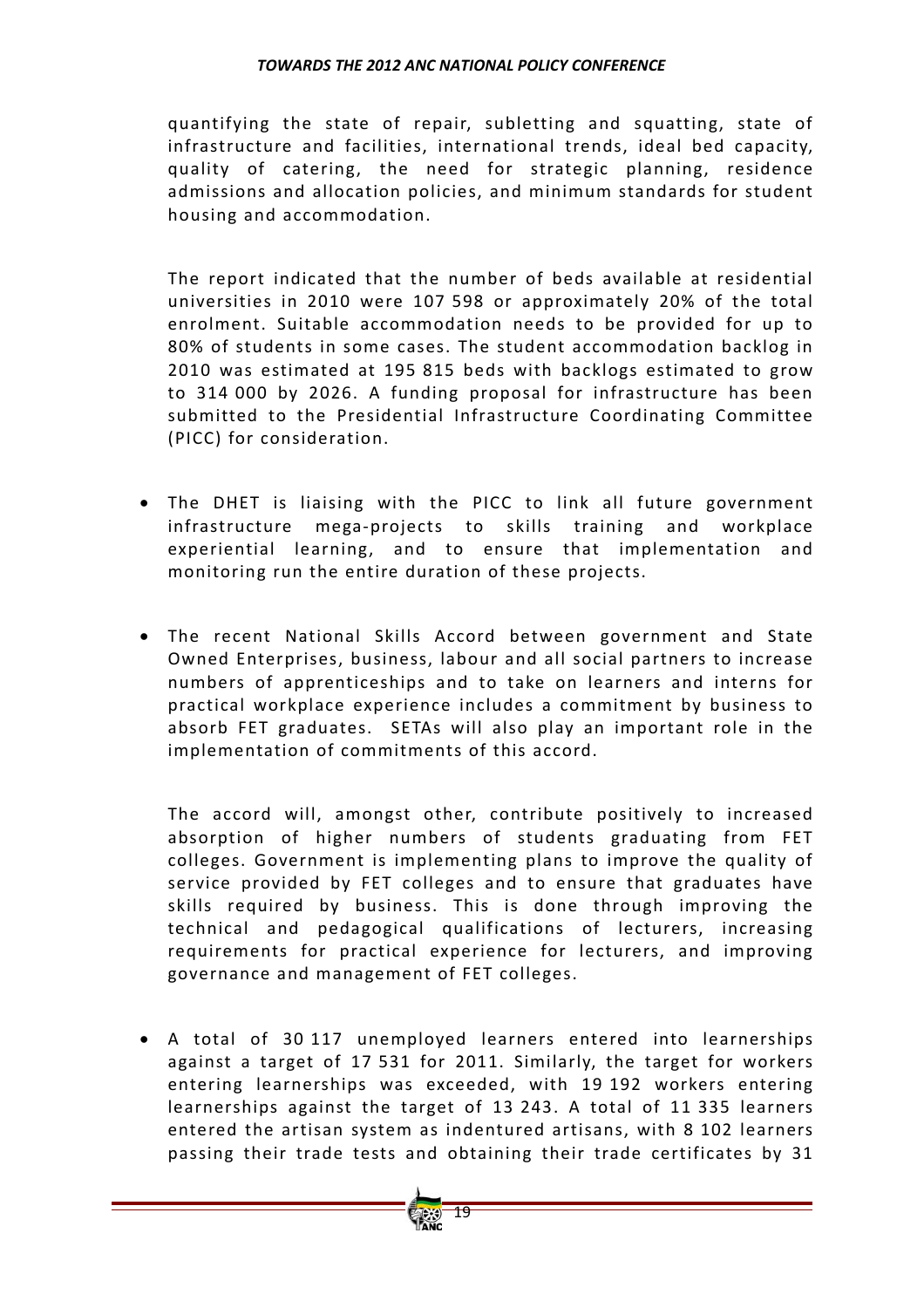October 2011, against a target of 10 000 for 2011. The trade pass rate increased from 41% in 2010 to 57% in 2011.

- A proposal has been developed to strengthen and reposition the PSETA by increasing the contribution of national and provincial government departments and relevant public entities. The PSETA will be re‐licenced for a further 4 years to keep it in line with other SETAs and to facilitate the July 2011 Cabinet Lekgotla resolution with respect to Action Plan 9. Engagements will take place with all other government departments and identified SETAs operating within the public sector to expand the intake of interns into the public service, municipalities and SOEs.
- The Human Resources Development Council has made significant progress by establishing provincial councils that will feed into the National Integrated human Resources Development plan. This will also assist in ensuring greater awareness of the work that the council undertakes and also that the Maritime Skills Development is integrated into the National Human Resource Development Agenda. The council has established nine (9) working groups. It is on track with its five priorities of strengthening and supporting FET colleges to expand access, production of skills and professionals, production of academics and stronger industry‐university partnerships in research and development, foundational learning and worker education.
- The DHET has increased access to higher education programs by expanding spaces and options available at FET colleges and universities. The introduction of National Certificate Vocational (NCV) system in 2011 also marked a significant milestone in developing alternative avenues for skills development. It resulted in the creation of additional opportunities for 164 713 additional learners at FET colleges. It was accompanied by various activities to improve the quality of service provided by FET colleges, including the reviewing of curricula, distribution of learner and teaching support materials and training of lecturers. During the remainder of the term, there is a need for the department to evaluate whether these activities have been effective and whether the FET pass rate meets the 2011 target of 43% for level 4 as opposed to 39% achieved in 2010. It is also important for the DHET to evaluate the quality of the FET qualification and its demand in the workplace. To reduce the non-completion of qualifications and to increase the pass rate, concerted efforts are needed to support under‐prepared learners in language, mathematics and science.

20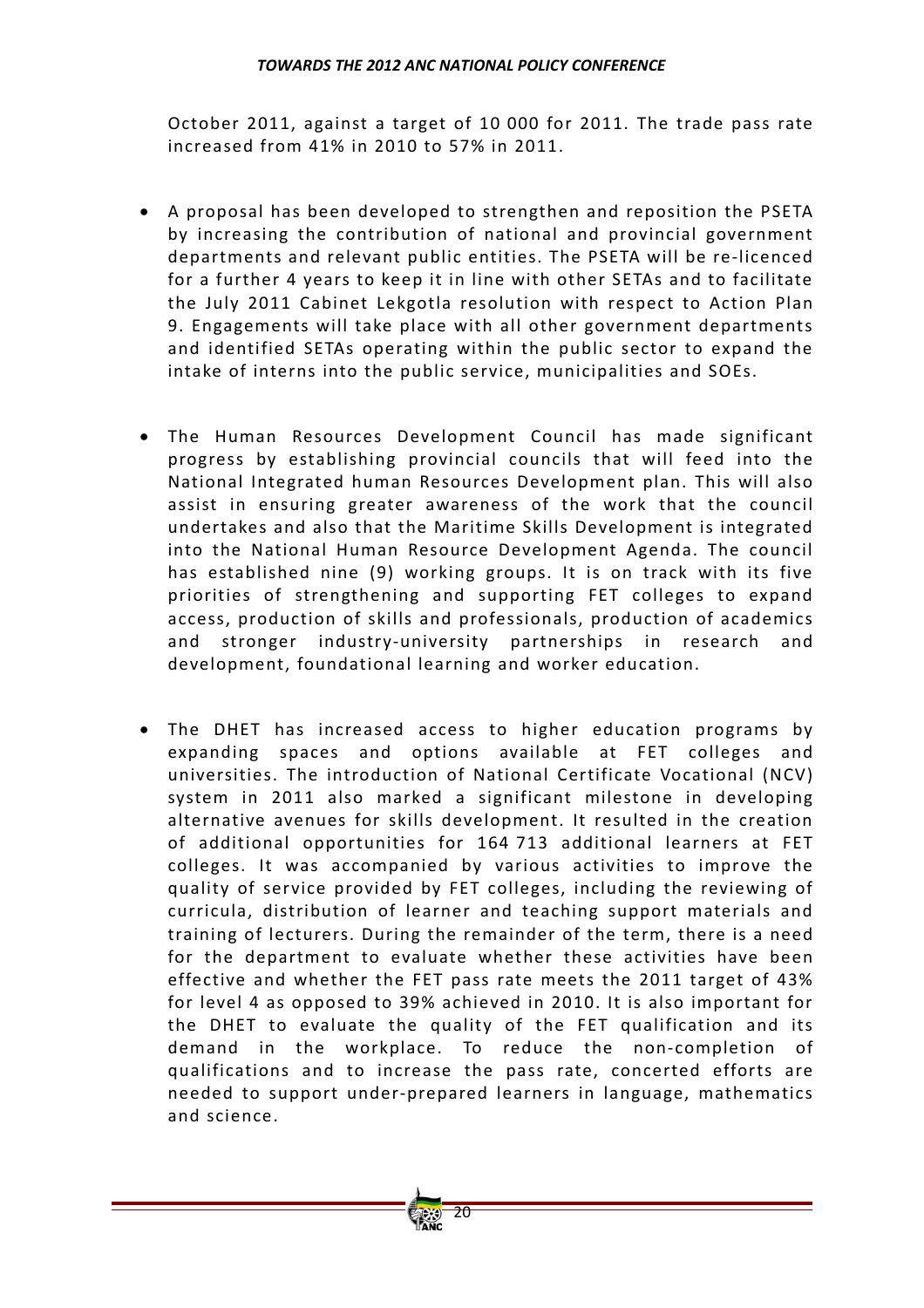- Significant progress has been made in terms of enrolling adult learners for AET levels 1 to 4 and the target of 23 000 for 2011 is likely to have been reached, with enrolment already at 229 068 before all the 2010/2011 enrolments have been accounted for. This is an important milestone for increasing the employability of those without matric.
- The DHET has introduced the National Certificate for Adults, which is still to be gazetted for public comments. This step was taken to provide a range of learning options to meet the demand of those who have matric but do not meet the requirements for university entrance. Note must be taken of the fact that preparatory work for the development of the curriculum for this qualification is unfunded, and this might delay the implementation of this qualification and affect our meeting of this target by 2014.
- The DHET in partnership with the South African Qualifications Authority (SAQA) is running a massive career advice service program.
- The annual teacher graduate output is increasing, from 6702 in 2009 to 9492 in 2011. We are confident that the target of producing 40 607 new teachers between 2011 and 2014 will be exceeded. However, this target is not sufficient to meet future demands for teachers, particularly for the Foundation Phase. The number of universities offering Foundation Phase teaching, with graduates that are able to teach effectively in an African language at foundation phase, has increased from 13 in 2009 to 14 in in 2011, with the DHET targeting 21 universities by 2014.
- The impact of mergers of HEIs and recommendations are detailed in a report of 2004 & 2005 of the DHET on mergers. The restructuring of the higher education system, as described in the July 1997 Education White Paper 3 called A program for the Transformation of Higher Education, dealt specifically with challenges of transformation, equity, efficiency and development. At that time the Ministry supported unitary mergers, as this was regarded as the only basis for which full benefits of mergers would be realised. Reports of studies by the Higher Education Merger Study Group of institutional mergers indicate that challenges of merging institutions included establishing new identities for the new institutions, accommodating different institutional cultures and traditions and aligning policies and procedures. Some of the observations that were made include that determining new management structures and combining faculties has been generally successful, but that multi-campus institutions experienced on-going challenges of how to locate structures, faculties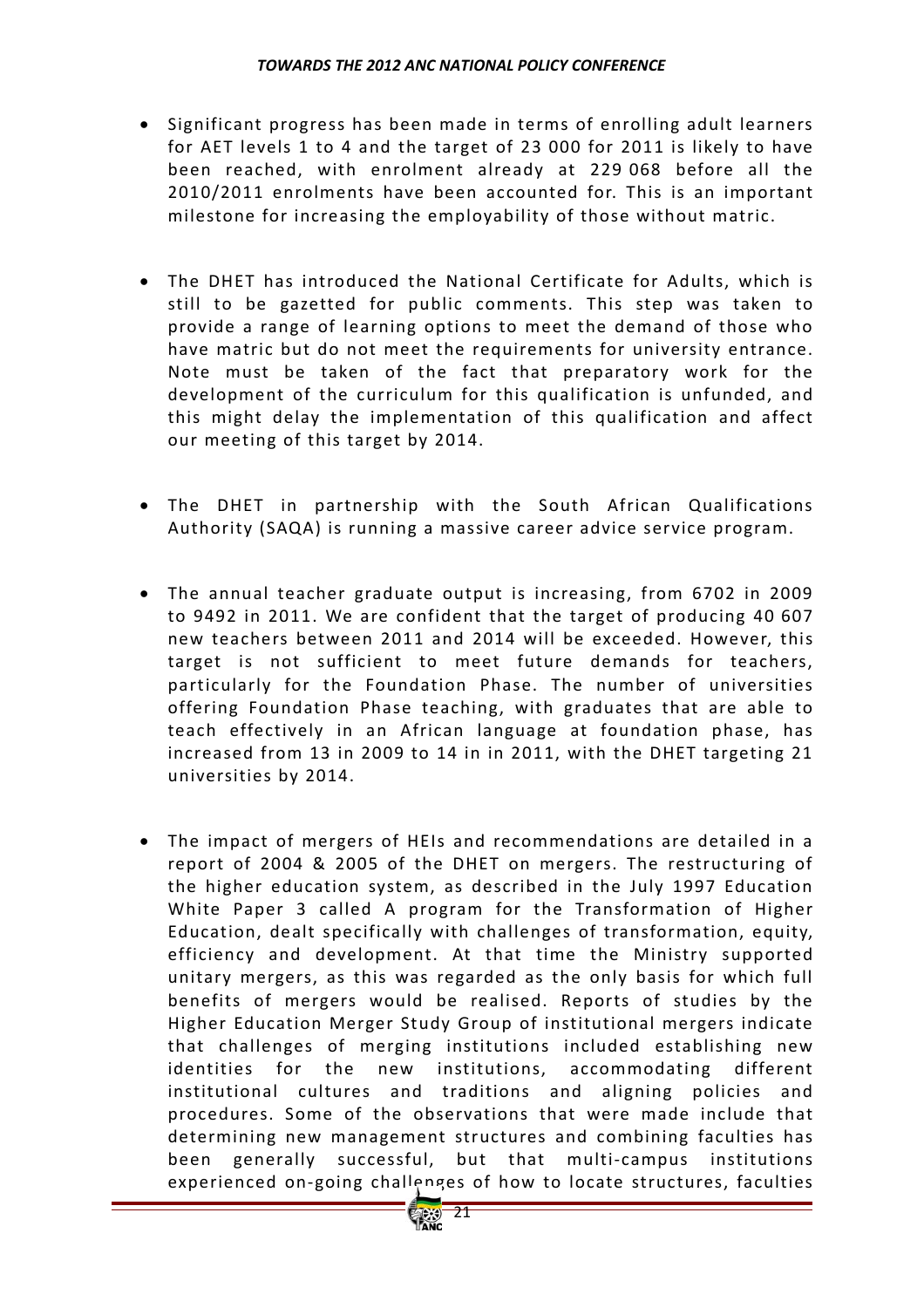and programs across campuses, the increased size of new merged institutions, and the establishment of unified administrative processes and information systems. The report concludes that although significant resources went into accomplishing mergers, it is not yet possible to determine whether the cost of mergers was worth it. Problems and weaknesses of the higher education system are still deeply entrenched and varied and require a fundamental assessment to determine major intervention and corrective measures.

- In order to address the challenges with the SETAs, DHET has introduced a new strategy which refocuses the activities of SETAs on the country's skills priorities. It has also introduced measures to standardise the operating procedures, improve accountability and governance arrangements, and ensure quality and relevance of the learnerships and apprenticeships offered through the SETAs. It is still too early to assess the impact of these measures on the performance of the SFTAs.
- Progress has been made towards the building of two universities in Mpumalanga and the Northern Cape. Over the period 2011/12 -2013/14, R300 million has been allocated to begin the work of establishing these new institutions. The technical groundwork for establishing the two new universities will be completed by July 2012. By this stage, DHET would have identified the seat of learning, completed the various legal processes related to setting up a new institution, and completed a full spatial analysis, campus plan and academic architecture plan. It is expected that the building of new infrastructure could commence in 2013 if funding is sourced. While the university administration is due to be established during 2012, other aspects of these institutions will be phased over time. It is envisaged that the Mpumalanga and Northern Cape universities will enrol approximately 15 000 and 5000 students respectively, within the next ten years. Funding proposals have been submitted to the Presidential Infrastructure Coordinating Committee to fast track the building of the two new universities in Mpumalanga and Northern Cape.
- The building of a new medical school in Limpopo is work in progress, a project of the DHET and the Department of Health.

## *Proposals and comments on the National Development Plan and the New Growth Path*

Improvements in education and skill levels are fundamental prerequisites for achieving many of the goals in the National Development Plan and the New

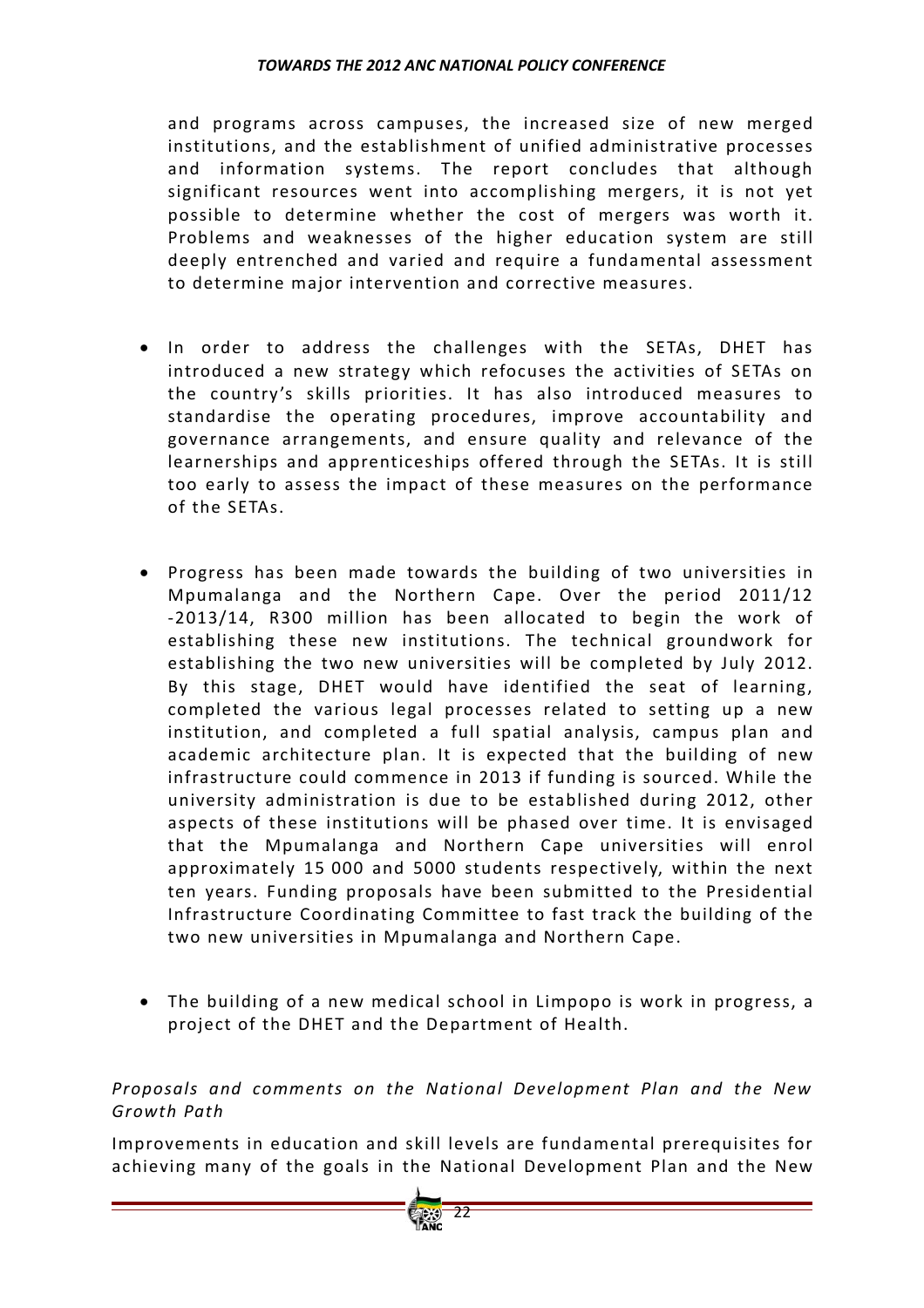Growth Path where the Department of Higher Education and Training has to meet the needs of broad-based development and address shortfalls in artisanal and technical skills.

The following highlights some of the interventions and challenges being faced which may require further policy intervention:

- Universities are indicating that Engineering Sciences, Animal and Human Health, Natural and Physical Sciences graduate output targets will not be reached resulting in a skills shortage which will remain a challenge for the country. Discussions are under way with Higher Education South Africa (HESA), to discuss and resolve the challenges hampering efforts to increase graduate output. Universities have given indications of what will be needed to increase growth in enrolments as well as graduates needed in order to increase the efficiency of teaching and learning.
- Studies will have to be undertaken to consider extending the length of first degrees to four years.
- The target for honours, masters and doctoral graduates needed to support innovation in our economy will be met. However, the production of these skills is threatened in the long term by an ageing lecturing workforce at tertiary institutions. The University Teaching Development Grant was introduced in 2009 to develop younger lecturers. There is also a need to focus on growing the number of graduates from disadvantaged communities and attracting these into academic careers.
- Support, through government, is needed for our educators and lecturers for the promotion of outputs in PhDs.
- While the creation of two new universities in the Northern Cape and Mpumalanga must be welcome, the country needs to increase its enrolment of students – most in FET colleges and more in universities if we are to match countries such as Cuba, which has more than 20 universities serving a population of 11 million. The ANC needs to increase, through government, greater enrolment through distance education to draw more students into further education and training.
- NSFAS assistance has been made available to all FET students as well as final year university undergraduates who qualified for NSFAS. Final year of undergraduate students will receive a NSFAS grant equal to the full cost of study. Final year student are being incentivized by having their total loan for the final year converted into a bursary if they complete their studies and graduate in the same year. The cost and feasibility of extending the programme to enable the full cost of study for poor students in all years of study is being investigated.
- It is crucial for the growth of the economy that the FET college sector be strengthened along with the quality of its offerings. It will absorb many learners and provide the economy with skills it needs if the

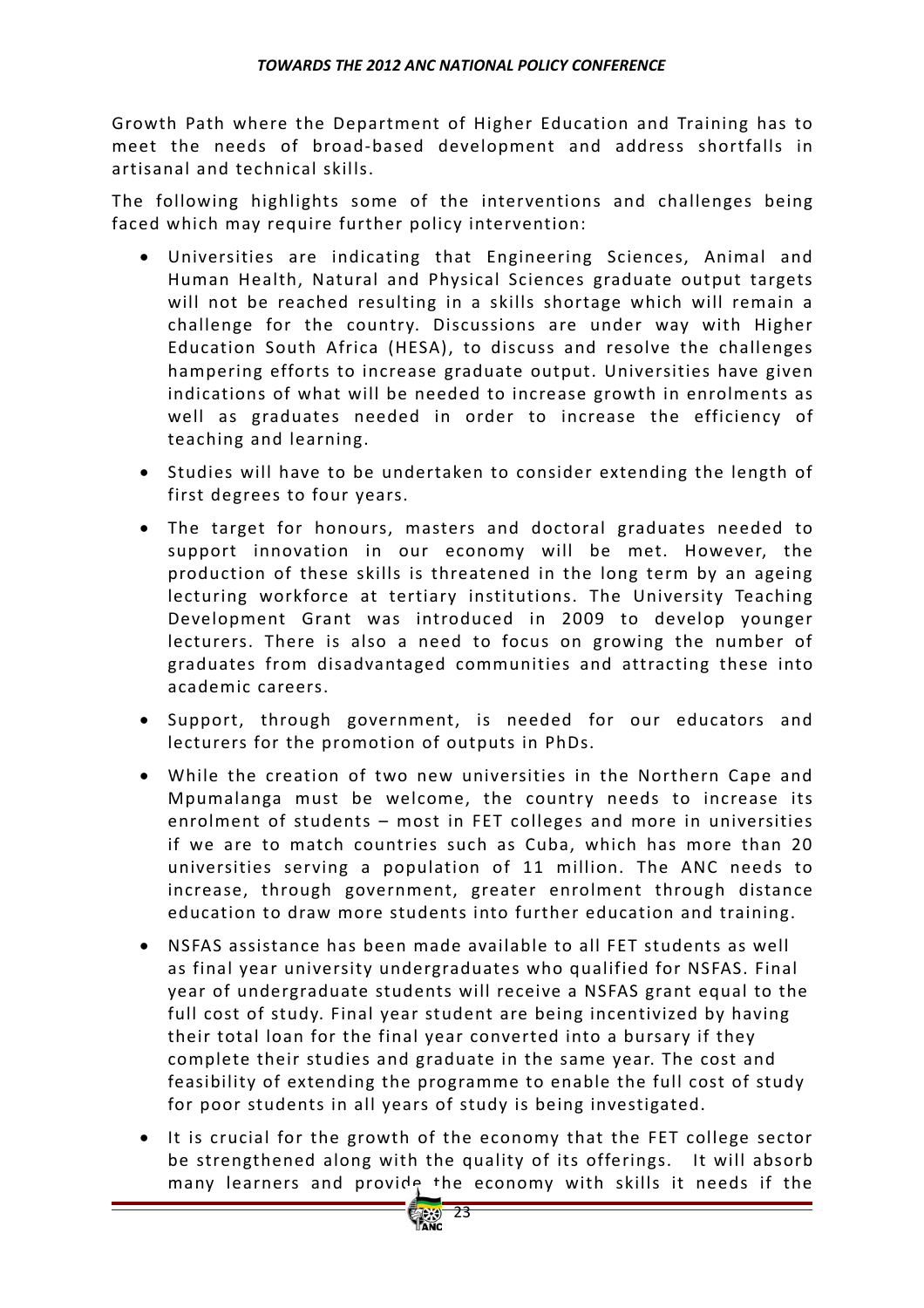quality of the sector is developed and the job market places premium on this qualification.

## *ANC policy gaps and proposals o f ANC response*

• Expansion of community service to all disciplines and its introduction for all graduates.

After 1994, the health sector introduced community service for certain categories of graduates. One of the main reasons for the introduction of community service was to promote professionalism, as these graduates would have a chance of undergoing further practical training in their field of study for at least a year, and gaining valuable experience before being legible to embark on solo practice in the private sector. Community service has a positive spin off, which is greater availability of professionals in areas of need such as rural health facilities. Other reasons for the introduction of community service are that this contributes to job creation. It also inculcates into the minds of young graduates patriotism and the spirit of service to communities, especially as all studies are subsidized by members of communities.

There is support for the extension of community service to all newly qualified graduates and urges government to put in place mechanisms to make community service attractive, enjoyable and meaningful to young graduates and society.

- The report on student housing at South African universities is most welcome, and we welcome steps that are being taken to provide adequate residence spaces for students from poor and rural communities.
- There are still challenges facing the Higher Education and Training sector that are related to mergers of HEIs. We therefore urge government to complete its evaluation of mergers but to urgently institute corrective measures where necessary.
- Although it is important to focus on mathematics, science and technology, it is critical that we link social sciences to all courses taken by learners in higher education.
- We need to focus on areas of specialization of our existing universities. This specialization could be spatially differentiated, e.g. for some of the coastal universities to focus on maritime studies.

24

*Conclusion*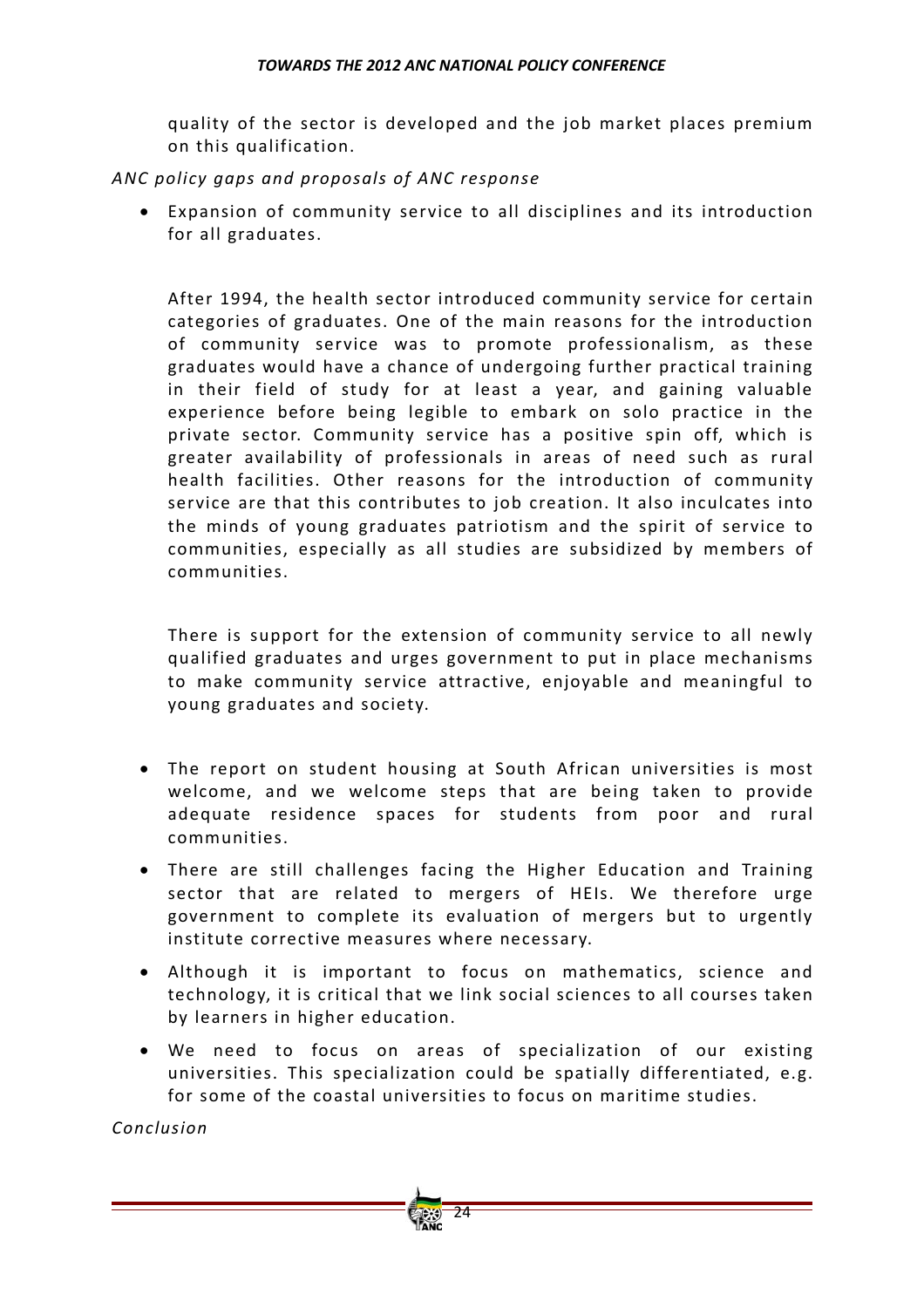To achieve the vision of a coherent yet diverse system that meets the needs of individuals and society, building institutional capacity is essential. There are three focus areas:

- 1. Building the capacity of public providers in terms of a substantially strengthened and expanded university and college sector.
- 2. Developing the capacity of levy-grant and regulatory institutions, and creating an enabling environment for private providers and workplace‐ based education.
- 3. Building a single post‐school education and training system entails ensuring that there are appropriate mechanisms and systems to encourage and support coordination and collaboration.

## **Health**

## *ANC Policy context*

The policy of the ANC as elaborated in its 1992 policy document *Ready to Govern*, states that "the provision of equitable health care should be quided *by the aspiration o f our people as enshrined in the Freedom Charter and by principles which reflect the Primary Health Care Approach …"* It also states that access to health care is a basic human right, a right which will be incorporated in the Constitution and the Bill of Rights and enforced by law.

In its 1994 *ANC National Health Plan for South Africa*, the ANC proposes the creation of a single comprehensive, equitable and integrated National Health System (NHS) based on the principles of equity, right to health and a primary health care approach. The vision was to improve access to health services, increase coverage of good quality services to the entire population, to protect households from health‐related expenditures when accessing health services, to eliminate communicable and non‐communicable disease, to promote healthy lifestyles and community participation.

The ANC's 52nd Conference in 2007 identified health and education as key priorities of the ANC. Much has been done by the ANC to implement these resolutions. The development of the *Roadmap for the Reform of the Health System* and the *Ten Point Plan for the Health Sector* in 2008 provided strategic direction on how the resolutions of the  $52<sup>nd</sup>$  National Conference were to be implemented.

The following are priorities that make up the Health Sector Ten Point Plan:

- 1. Provision of Strategic Leadership and creation of a Social Compact for better health outcomes.
- 2. Implementation the National Health Insurance (NHI).
- 3. Improving the Quality of Health Services.
- 4. Overhauling the health care system and improve its management.
- 5. Improved Human Resources Planning, Development and Management.

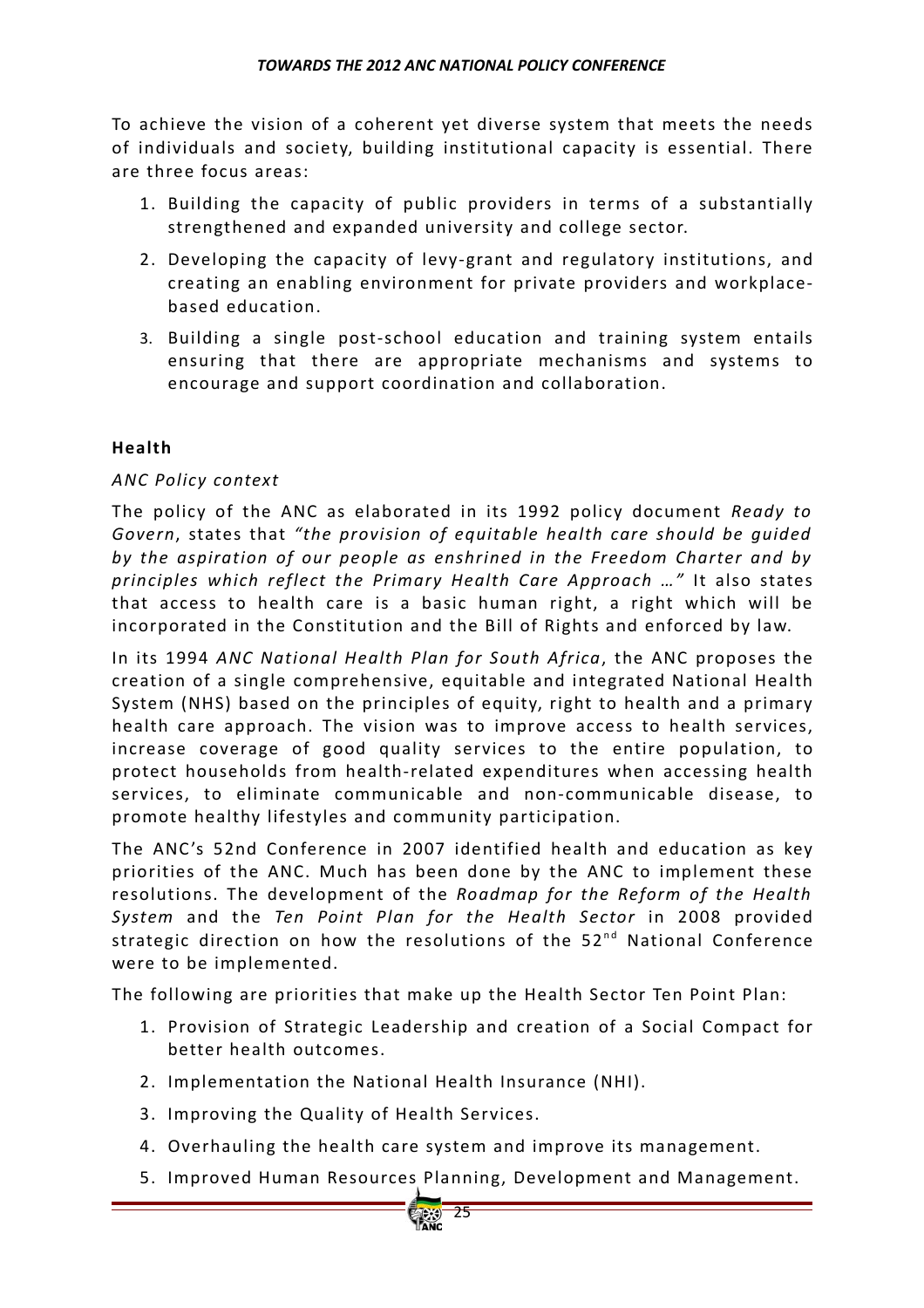- 6. Revitalization of infrastructure.
- 7. Accelerated implementation of the HIV & AIDS and Sexually Transmitted Infections National Strategic Plan 2007‐11 and increased focus on TB and other communicable diseases.
- 8. Mass mobilization for better health for the population.
- 9. Review of Drug Policy.
- 10. Strengthen Research and Development.

The 2009 Election Manifesto further stated that health is a key priority for the next five years of government. The Election Manifesto also emphasized the importance of health programmes, decent work opportunities and sustainable livelihoods with an emphasis on rural development.

## *Government policy context*

The mandate of the Department of Health is to improve the health status of South Africans through the prevention of illnesses, promotion of healthy lifestyles and to improve the performance of the health system. The department focuses on increasing access, eliminating fragmentation of service provision, and improving equity, quality and efficiency whilst ensuring that there is sustainability.

Since the ANC's  $52^{nd}$  National Conference, government has taken steps to implement the Health Sector Ten Point Plan through the Department of Health Programme of Action and the Negotiated Service Delivery Agreement (NSDA). Through the NSDA, the Ministry of Health commits to increase life expectancy; decrease maternal and child mortality; combat HIV & AIDS and decrease the burden of disease from Tuberculosis (TB); and strengthen health system effectiveness.

Government has placed health as Strategic Priority 5 in the Medium Term Strategic Framework from the Electoral mandate as well as Outcome 2 of the 12 Government Outcomes to improve the health profile of all South Africans.

## *Some key decisions made between conferences*

After the 52<sup>nd</sup> National Conference, the NEC Subcommittee on Education and Health submitted various reports and made presentations on the NHI to the NEC. These resulted in the approval of a policy document by the NEC, which was submitted to government through the Ministry of Health for translation into government policy.

The ANC's 3rd National General Council (NGC) evaluated progress in implementing the resolutions of the 52nd ANC Conference and noted progress that had been made. NGC identified that there were still challenges in the accessibility, cost and quality of services. NGC overwhelmingly

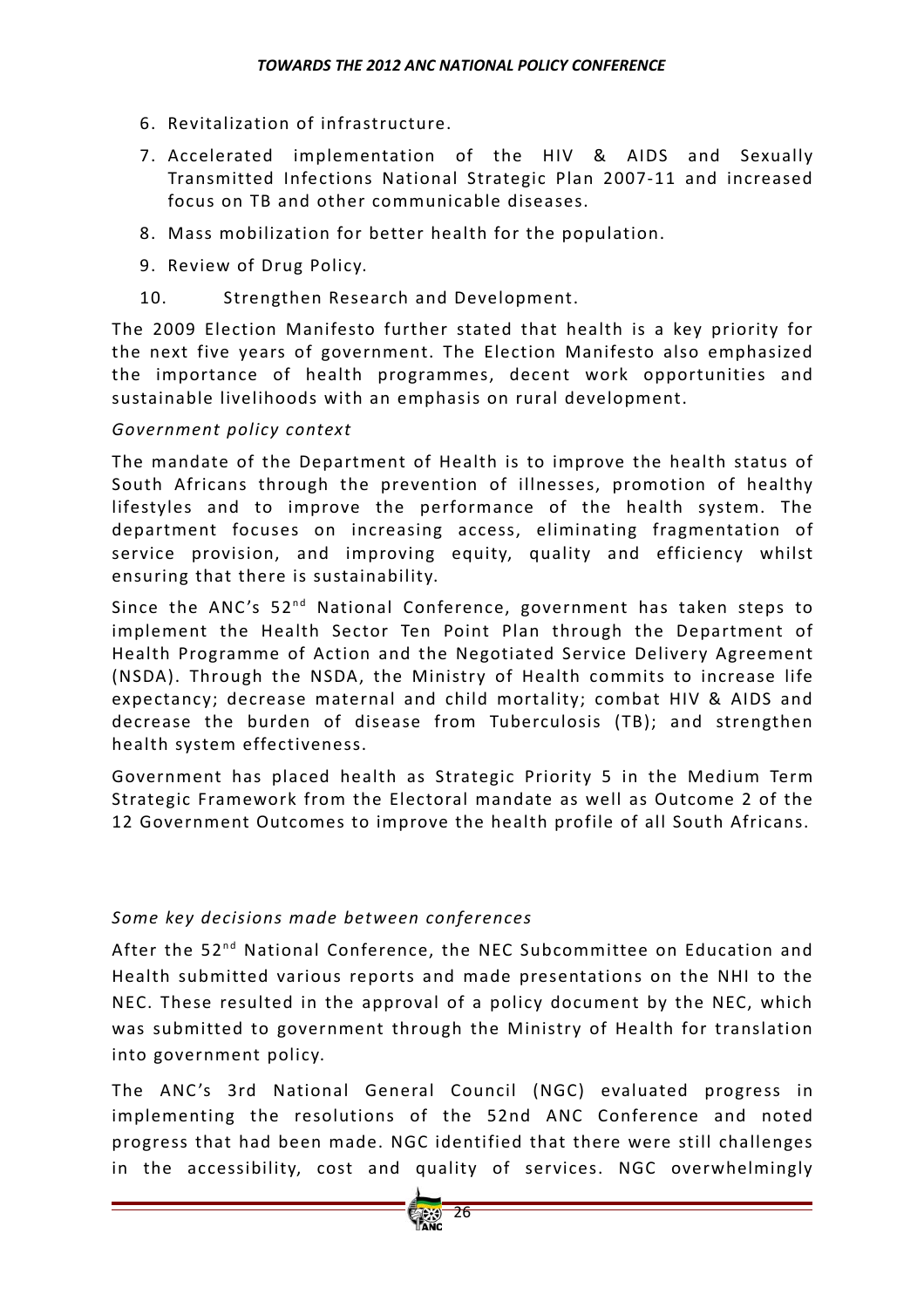supported the fast-tracking of the implementation of the National Health Insurance within reasonable time frames.

The July 2011 NEC Lekgotla identified health and poverty eradication as key priority areas for government action. It therefore resolved to decouple Social Development from Health in government at provincial level. Other key decisions made and activities that have been undertaken include:

- Initiating the HIV Counselling and Testing Campaign, resulting in more than 13.7 million people being tested for HIV between 2010 and 2011.
- Increasing the threshold for initiating ARVs from CD4 count of 200 to 350 to ensure that the population requiring treatment is started early before complications develop. There are currently 1.4 million people on ARVs in South Africa.
- Re-engineering of Primary Health Care with the introduction of Primary Health Care Agents, School Health Services and District Support Specialist Teams to address the health‐related Millennium Development Goals (MDGs.) PHC re-engineering also focuses on the mobilization of communities to have an active role in their health and to bring closer to communities a strong emphasis on health prevention and promotion.
- Develop a policy on the NHI over a 14 year phased implementation period. Implementation will commence in 10 selected pilot districts.
- The ANC policy became a basis for government to develop, approve and publish the August 2011 Green Paper on the NHI, as discussed below under *Reports on the Implementation o f policy and specific projects or programs*.

*Reports on the implementation o f policy and specific projects or programs*

## 1. **The National Health Insurance**:

The foundation of the NHI was laid in ANC policy and expressed in the 1992 *Ready to Govern*, the 1994 *Reconstruction and Development Program* and the 1994 *ANC National Health Plan for South Africa*. Subsequent ANC national conferences and meetings of the NEC reiterated the need for government to provide universal coverage for all South Africans and to protect households from health‐related expenditure when accessing health services. A resolution of the  $52^{nd}$ National Conference *"reaffirmed the implementation o f the NHI by*

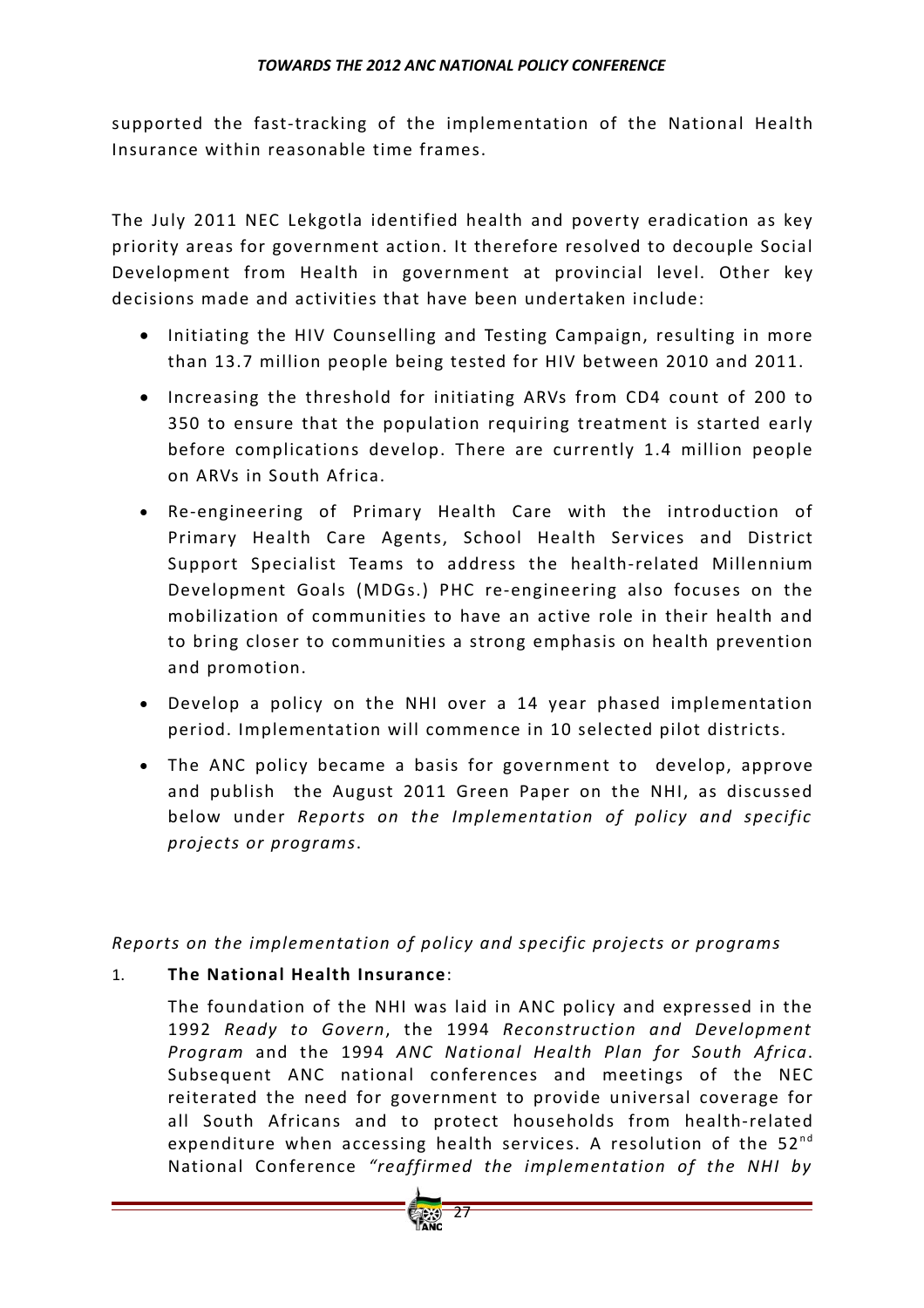*further strengthening the public health care system and ensuring adequate provision o f funding"*.

The final document approved by the NEC and submitted to government for translation into government policy contained the following key ANC policy positions:

- a. Principles of the NHI: the right to health, including health being free at the point of use and that users will have a choice of provider of care; social solidarity and universal coverage, meaning mandatory progressive contribution to the NHI by all South Africans according to their ability to pay, health insurance coverage for all and universal access to health services that meet established quality standards according to needs; and public administration, meaning the establishment of a public entity based on a singlefunder model.
- b. *Goals of the NHI*: These were stated as providing universal coverage; equity and solidarity through the pooling of risk and funds; accelerated national health system reform; increased strength of the health purchaser in negotiations with providers for both supply of services, rational provider payment levels with quality assurance; and creation of one public fund with adequate reserves and funds for high cost care, health promotion and prevention; promotion of efficient and effective service delivery in both public and private sectors; and assurance of continuity and portability of the NHI within the country.
- c. *Universal coverage*: The NHI will cover all South African citizens and legal residents. The cover will entitle individuals and households to defined and comprehensive packages of health care services provided through appropriately accredited and contracted public and private health care service providers. It will cover refugees and documented migrants in line with international conventions of which South Africa is a signatory.
- d. *Creation of the NHI Fund*: The NHI fund should be established by law. Its role would be to receive funds; pool and purchase services on behalf of the entire population; be publicly administered; be a single purchaser with sub-national offices at provincial level; and negotiate and contract with health care providers.
- e. *Governance of the NHI*: The Minister of Health will provide executive oversight including policy; the NHI Fund will be managed by the Chief Executive Officer who will report directly to the Minister of Health, and be supported by an Executive Management Team, and committees responsible for Technical Advice, Audit, Pricing, remuneration, benefits advice and fraud prevention. There will also be an Advisory Committee made up of representatives of

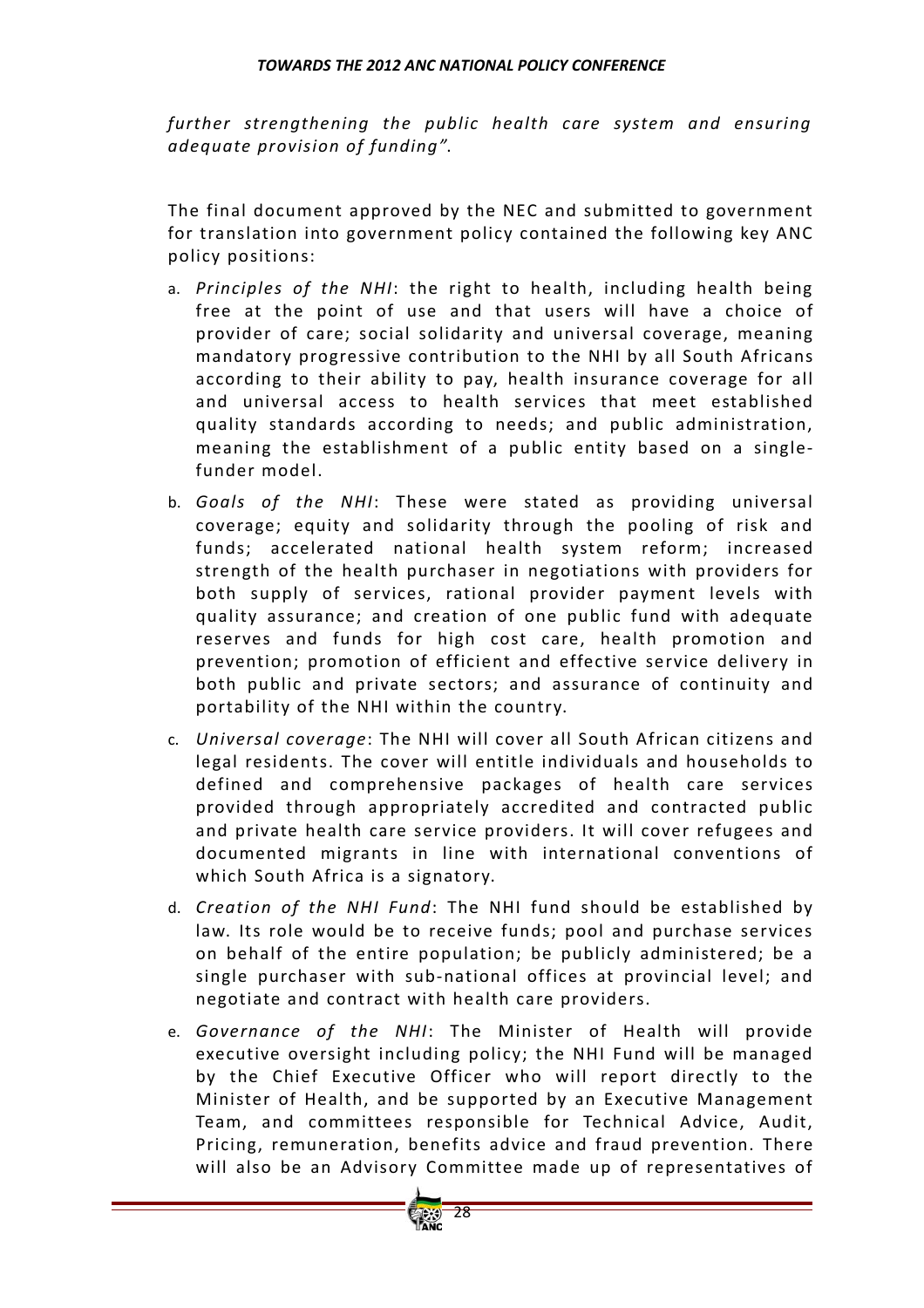the Department of Health, health care providers and representatives of civil society.

The Green Paper on the NHI embodiesthe key policy proposals discussed at the NGC and provides details of envisaged implementation timeframes and costs for public engagement and comment. All public comments will be considered and these will contribute towards the finalisation of a government White Paper on the NHI. This process will lead to the drafting, processing and finalization of the law that will be submitted to Parliament for consideration and final approval by the President of the Republic to govern the implementation of the NHI.

The Minister of Health announced at the release of the Green Paper on the NHI that the first five years of the NHI will include pilot studies and strengthening of the health systems in areas of management of health facilities and districts; improvement of quality of care, infrastructure development, medical devices including equipment, human resources planning, development and systems support; and the establishment of an NHI Fund.

For the NHI to be implemented successfully, it will be important that adequate resources, including key human resources, are allocated to the project. It will also be necessary to pilot elements of the NHI, including the purchasing of services, management autonomy at clinics and hospitals, accreditation of facilities, provision of comprehensive packages, establishment of referral routes and processes and integration of community health agents, to prevent failure of implementation.

It will also be necessary to put in place risk management systems and structures; and to allocate funds to appropriate structures and institutions in a way that will prevent fiscal federalism and promote equity. *Another challenge that needs resolution is the possibility o f some provinces opting out o f the proposed NHI implementation plan*.

It is therefore necessary that the National Policy Conference confirm and/or clarify policy positions on the NHI, including the financing of the NHI, new institutional arrangements; and roles and responsibilities of existing and proposed new institutions. Conference must also confirm ANC policy positions on public and private health facilities, providers and provider organisations, District Health Authorities, Provincial Departments of Health, the National Department of Health, the Ministry of Health, the National Health Insurance Fund, the Office of Health Standards Compliance, Provincial and National Treasuries and the South African Revenue Service. Resolutions on these matters are included below.

It must be emphasised that our urgent tasks towards the delivery of the NHI are the commencement of work in identified pilot sites, the establishment of the NHI Fund and the completion of our work of

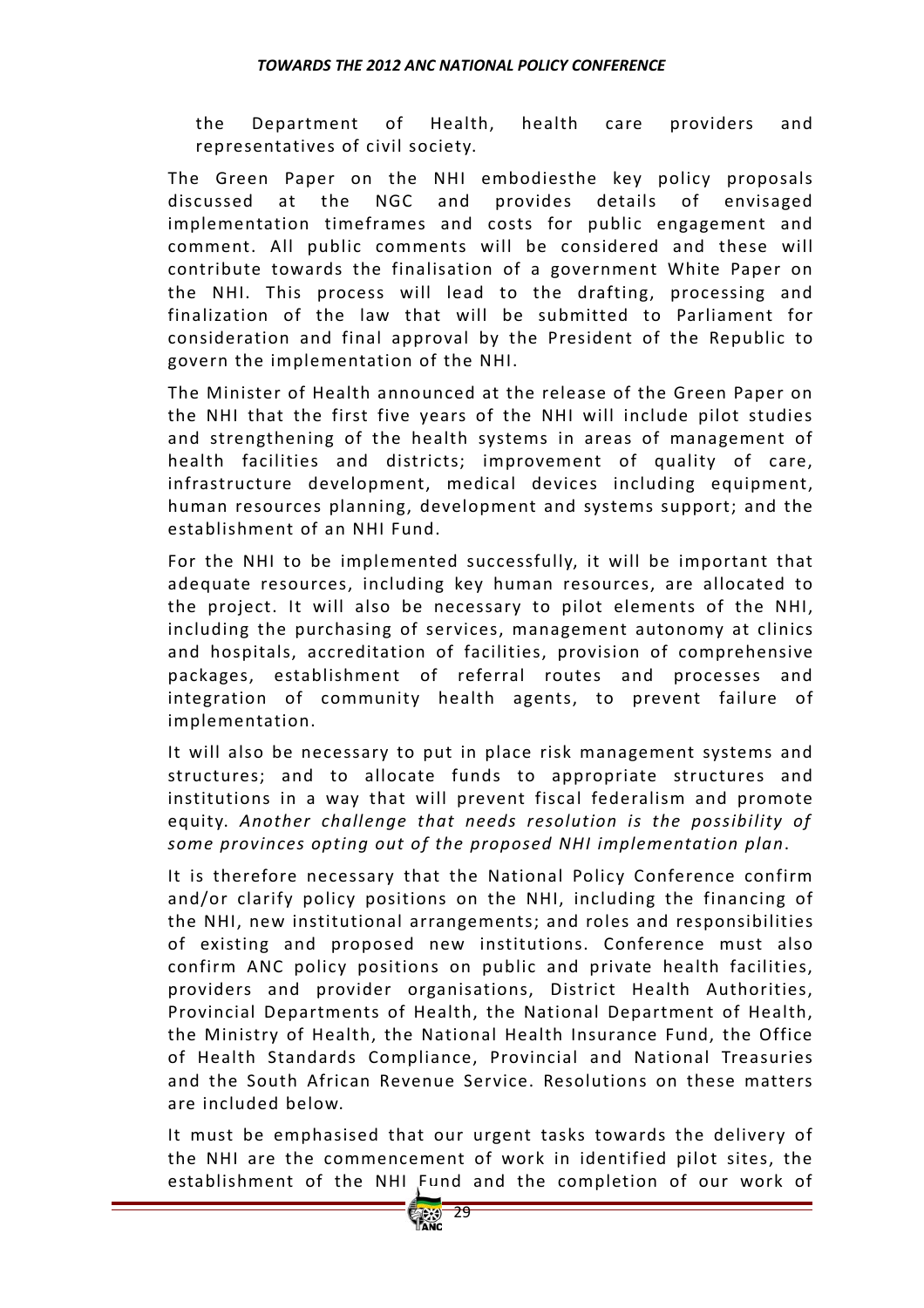collating public comments on the Green Paper on the NHI to emerge with a White Paper on the NHI. The latter will enable us to develop enabling legislation for the implementation of the NHI.

## 2. **Human Resources for Health, including the de‐merger o f the University of Limpopo and MEDUNSA:**

The Department of Health finalised, approved and implements its 2012‐2017 Human Resources for Health Strategy for the Health Sector launched in October 2011. This strategy aims to ensure that South Africa has an appropriate, trained and sustainable workforce to achieve the objective of good health outcomes.

The Ministries of Health and Higher Education & Training are collaborating to finalise the de-merger of the University of Limpopo and MEDUNSA and to establish a medical school in Limpopo.

## 3. **The establishment o f a state‐owned pharmaceutical entity**.

The government has announced plans for the establishment of a Pharmaceutical Manufacturing Plant in South Africa. This will be done through *Ketlaphela*, a joint venture between the South African government through Pelchem (Pty) Ltd, a subsidiary of the Nuclear Energy Corporation (NECSA) and a leading global pharmaceutical company, Lonza Ltd based in Switzerland. This is a joint initiative and Public-Public Partnership between the departments of Science and Technology, Trade and Industry, Health and Economic development. It will focus firstly on the production of drugs against communicable diseases such as HIV, Tuberculosis and Malaria and later those against non‐communicable diseases such as diabetes mellitus, hypertension and cancer. This project is a positive response to the resolution of the 52<sup>nd</sup> National Conference that directs the ANC to respond to and intervene in the curbing of medicines prices. It will also give impetus to the health sector's efforts to strengthen research and development, particularly towards the growth of the pharmaceutical industry, economic growth and job creation.

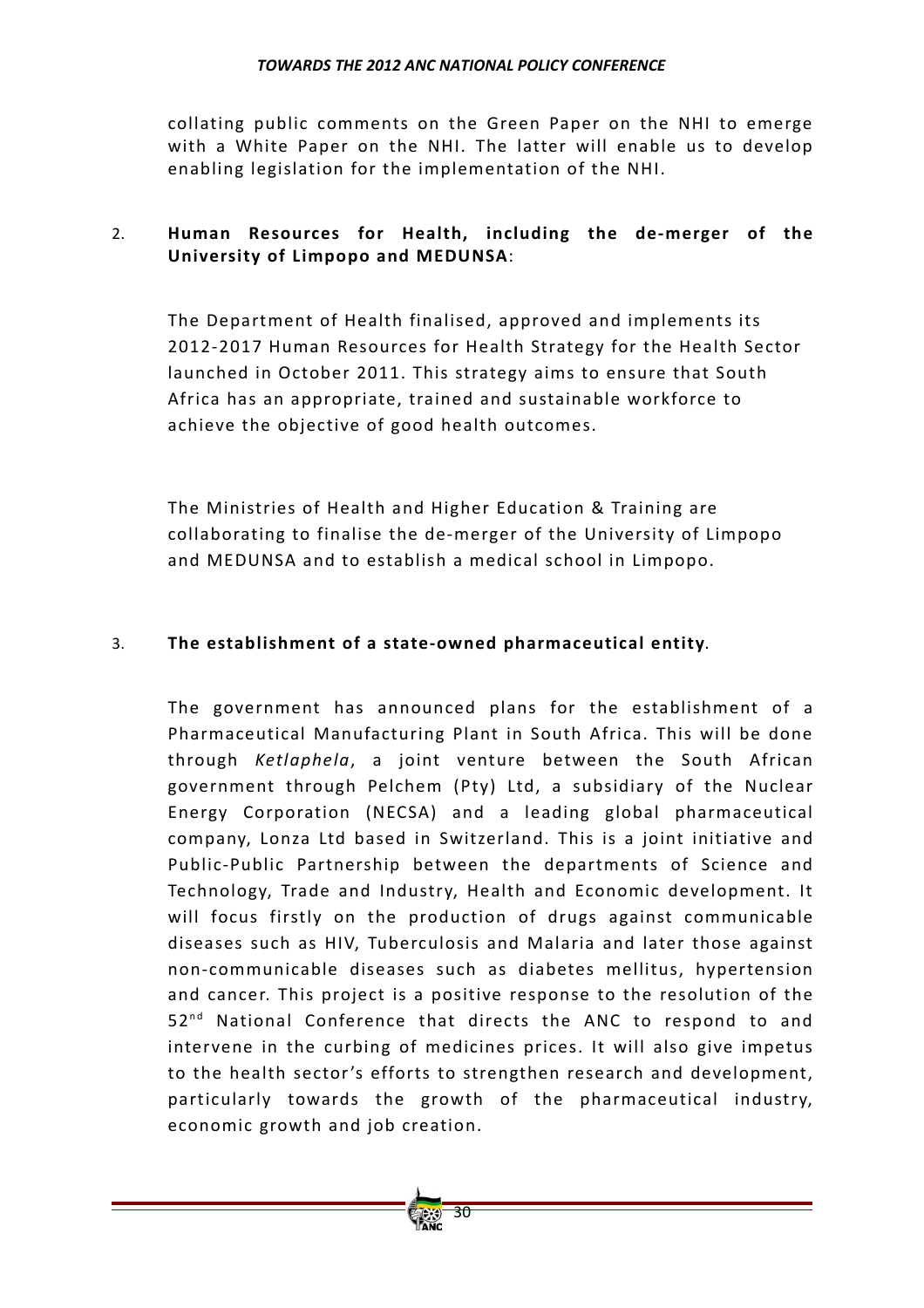## *Proposals and comments on the National Development Plan and the New Growth Path*

The National Development Plan aims to provide a 20 year vision of where the health sector should be. The diagnostic report identifies challenges posed by an under‐performing health system and a rising disease burden. The report recommends that over the 20 years the health system should provide quality care to all that is free at the point of service, the strengthening management capacities in the public health system and increasing human resources in rural and disadvantaged communities. However, the diagnostic report still emphasizes fragmentation through public private splits. The report does not adequately provide vision on how a unified health system as envisaged by the National Health Plan of 1994 and the subsequent Conference Resolutions to address equity and access.

The conceptualisation of NHI by the National Planning Commission (NPC) differs materially from policy positions adopted by the ANC NEC and the report of the  $3^{rd}$  ANC NGC. Further, the section of the National Development Plan that deals with health could have provided a more comprehensive long‐ term view of health that goes beyond grappling with challenges of HIV and provide a vision of better health 20 years from now.

The New Growth Path focuses on employment creation through economic growth. Whilst recognition is made of the value of the social grants and social wages for poor communities, not much is said about the contribution of the health sector to job creation and economic development. This is despite the health sector being one of the most labour intensive and with a potential for increasing decent job prospective especially for rural and disadvantaged communities.

## *ANC policy gaps and proposals o f ANC response*

Delineation of quaternary health services and central hospitals as a national competence and transfer thereof from Provincial Departments of Health to the National Department of Health.

Major hospitals such as Chris Hani Baragwanath, King Edward the VIII, Groote Schuur, Universitas and Nelson Academic are national resources. These hospitals are situated in specific cities and provinces but serve populations far beyond the boundaries of their localities. It is very costly to operate these facilities, as they need specialised professionals and equipment. They also deliver amongst others very specialised or quaternary health services.

According to existing legislation, the Minister has specific responsibilities for the provision of health services at public health establishments, namely central hospitals.

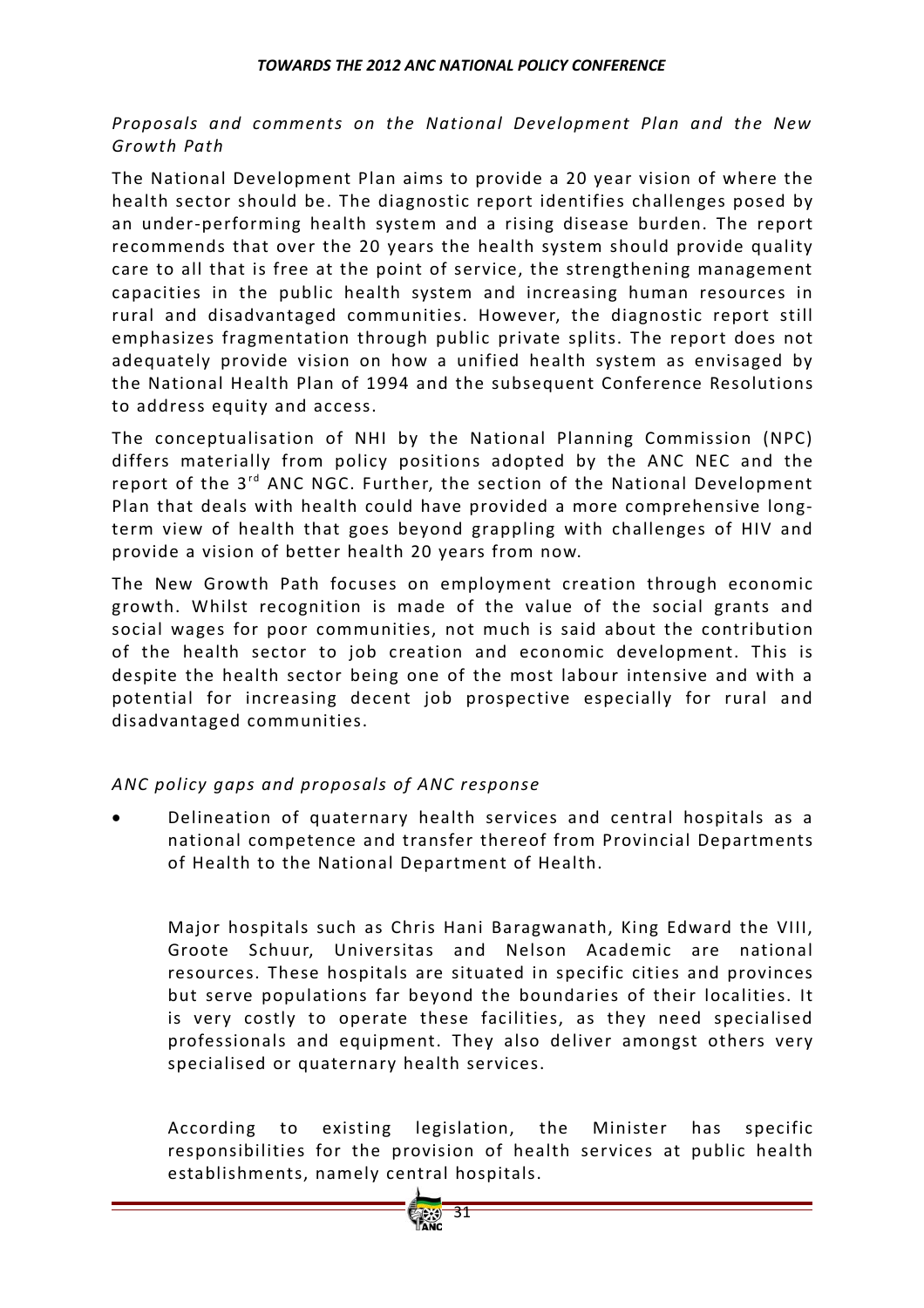The National Health System and the entire health sector will benefit from the formal transfer of the governance and administration of central hospitals to the national sphere of government.

- The establishment of the NHI Fund (NHIF) and commencement of work at pilot sites are imperatives in 2012 for the successful implementation of the NHI. As reflected above, it is necessary for the ANC to have clear policy positions that will facilitate successful implementation of the above by government.
- Notification of HIV infection.

In 1997 the ANC  $50<sup>th</sup>$  National Conference held in Mafikeng noted amongst others *"the shocking reports o f the prevalence o f HIV & AIDS in South Africa; and that secrecy, ignorance and myths about the disease contribute to its spread"*; and resolved *"to work against stigmatization and discrimination o f people with HIV & AIDS in all spheres o f life"*; and *"that the ANC supports the cabinet decision on notification to partners and family, as well as the anonymous notification of HIV*-positive *status for statistical and planning purposes"*.

In 2007 the ANC resolved at its 52<sup>nd</sup> National Conference that *"the ANC should further consider making HIV & AIDS notifiable. In this regard a distinction must be made between the two as these are two conditions. In doing this, the ANC should also consider the negative implications o f this recommendation such as stigma"*.

Notification of diseases is a tool used in Public Health to control the occurrence and spread of communicable diseases and adverse health conditions. It assists policy makers and health authorities to deal effectively with epidemics or outbreaks.

Notification of HIV & AIDS would assist, amongst others, in the accurate monitoring of trends in the occurrence, existence and distribution of HIV & AIDS in the general population; and to provide accurate data on HIV‐related morbidity and deaths. It would also help planners in the design of strategies and plans plus appropriate allocation of human and financial resources in our struggle against AIDS.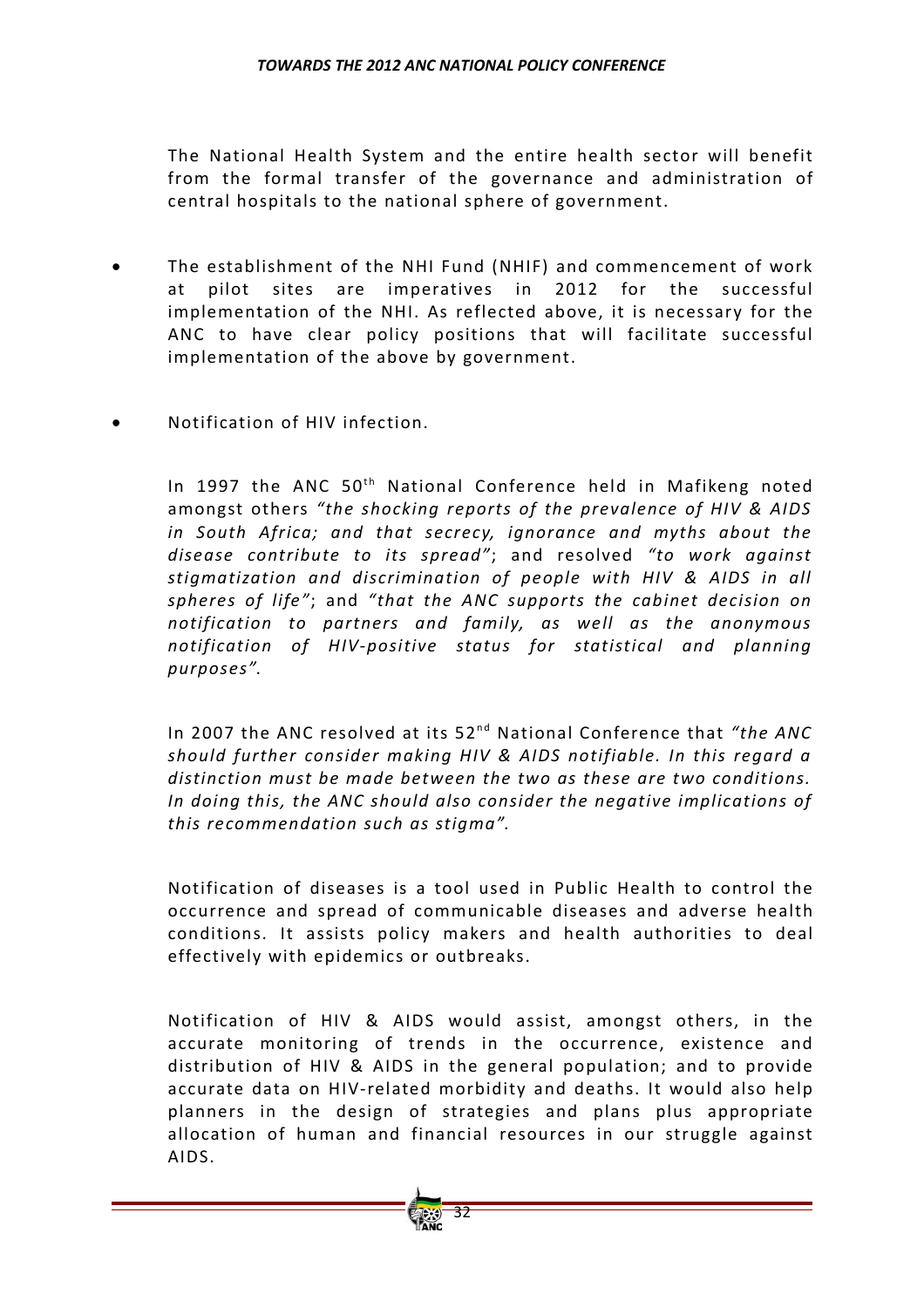The strongest arguments against notification of HIV & AIDS are that these might amount to violation human rights of patients infected and affected by HIV & AIDS, and might also be incompatible with sections 10 and 14 of the constitution, which deal with the right to human dignity and privacy, respectively.

The ANC should therefore note that both resolutions of 1997 and 2007 are in line with the cabinet decision on notification to partners and family, as well as the anonymous notification of HIV-positive status for statistical and planning purposes. The policy conference should therefore resolve to reaffirm the ANC resolutions on notification and direct that government, in particular the Department of Health in collaboration with the South African National AIDS Council (SANAC), should translate this policy of the ANC and Cabinet into departmental policy.

The relationship between military and civilian health

The policy of the ANC as stated in the 1994 National Health Plan for South Africa is that *"A single comprehensive, equitable and integrated National Health System (NHS) must be created. … It will coordinate all aspects o f both public and private health care delivery, and will be accountable to the people o f South Africa through democratic structures. All existing public sector departments including local authority, homeland, military and prison services will be integrated into the NHS".*

The 50<sup>th</sup> National Conference held in Mafikeng noted "the under*utilization* of valuable resources of the South African Military Health *Services"* and resolved *"to look into the integration o f the South African Military Health Services into the public health services for the benefit* of the *public* at *large*".

Facilities used by the SAMHS should be prioritised for revitalization in line with the infrastructure program pursued in the context of the NHI. Our main military hospitals must be prioritized for optimization of management, human resources and equipment to always be our pride.

The ANC should advocate for the integration of military and civilian health services without compromising the combat-readiness of the SAMHS. Cooperation between the public and private health sector serving primarily the civilian population, and the SAMHS serving mainly the military community and our top leaders, must neither interfere with service delivery in military facilities nor hinder the exercise of authority by a properly designated commander over assigned and attached members of the SAMHS.

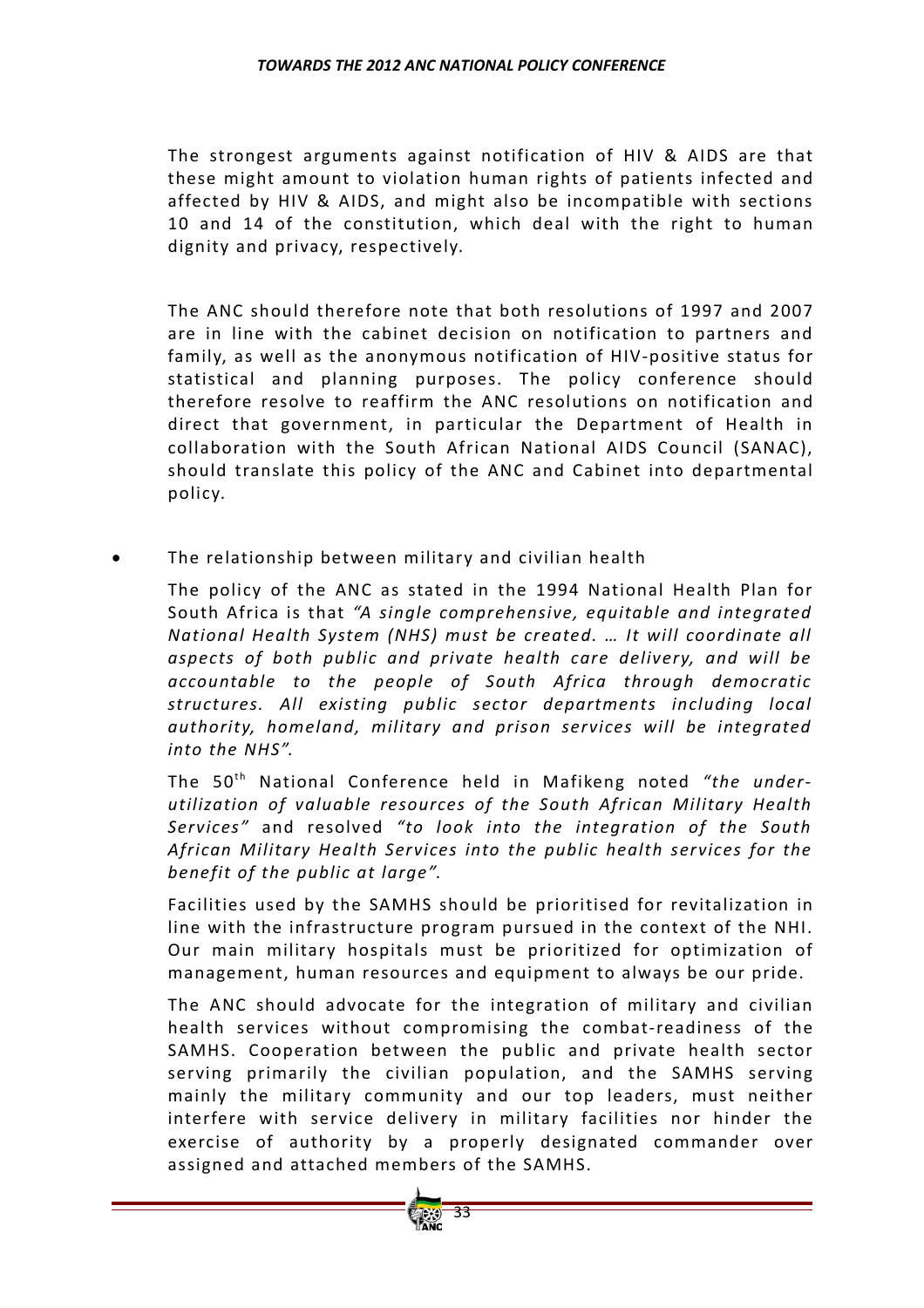## **Science and Technology**

#### *ANC Policy context*

Although the ANC  $50<sup>th</sup>$  National Conference reiterated the importance of science and technology in human resources development and transformation, as a movement we have not paid adequate attention to Science, Technology and Innovation. Given the importance of Science, Technology and Innovation in economic development in enhancing the quality of life of all, members should support a renewed focus on Science and Technology policy in the ANC.

#### *Government policy context*

The Minister of Science and Technology appointed a Review Committee to advise on the science, technology and innovation landscape with respect to its readiness to meet the needs of the county in the coming ten to thirty years. The final report of the Review Committee will be available at the end of February 2012 and policy proposals that might emanate from this consideration of this report will be included in discussions towards the Policy Conference. However, key themes have already emerged from this work and these are already informing the development of policy and plans in the Department of Science and Technology (DST).

The 1996 Government White Paper on Science and Technology, the National Research and Development Strategy (NRDS) of 2002 and the Ten Year Innovation Plan of 2007 are policy bases for the DST. Significant progress has been made in Science, Engineering, Technology and Innovation through the implementation of these policies, strategy and plan.

To consolidate gains made thus far, South Africa needs to increase its Gross Expenditure on Research and Development as a percentage of its GDP. The DST monitors the national Science and Technology expenditure and planning, and is currently drafting a strategy aimed at mobilizing and steering the National System of Innovation, including government, the higher education sector, the private sector and international partners towards a higher level of research and innovation in South Africa by way of increased and sustained research and development (R&D) investments.

*Some o f key decisions between conferences*

The portfolio of Science and Technology has, since the  $52<sup>nd</sup>$  National Conference, not received a dedicated focus at the NGC and ANC Makgotla.

*Reports on the implementation o f policy and specific projects or programs*

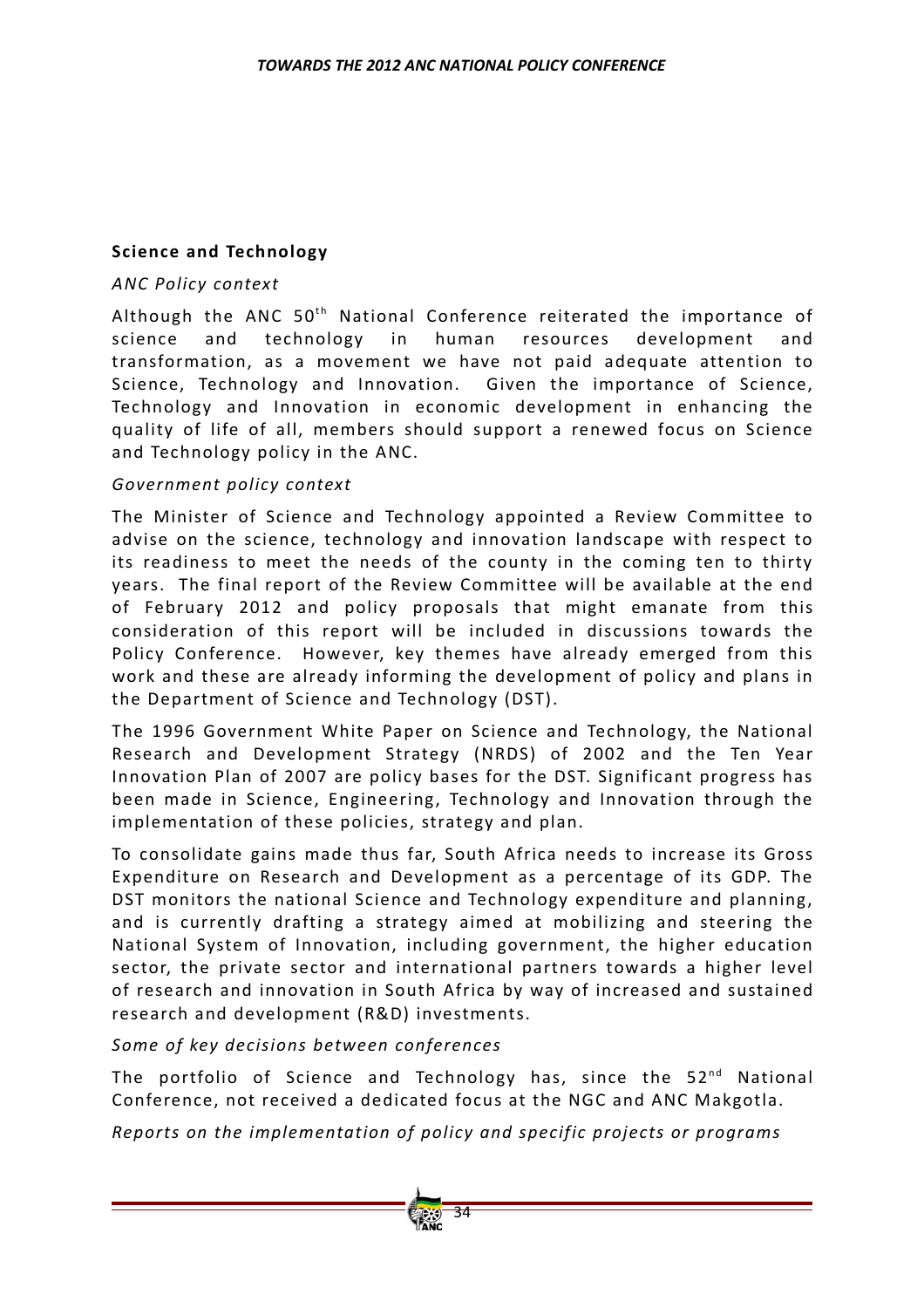The NFC Subcommittee on Education and Health has discussed the mission of science councils such as the Medical Research Council (MRC), the Human Sciences Research Council (HSRC) and the Council for Scientific and Industrial Research (CSIR). It was realised that there are policy gaps on the coordination and governance of these statutory bodies.

In its implementation of policy and programs on Human Capital Development and transformation, the DST collaborates with the Department of Basic Education to increase the number of learners in schools who pass their Matric with Mathematics and Science. It also introduced a program which supports studying physics, astronomy, engineering and Information & Communication Technology (ICT) across the African continent.

The DST collaborates with the Department of Higher Education and Training to increase the number of researchers and those who complete their doctoral studies or PhDs.

The DST supports the policy of protection of indigenous knowledge. Towards that goal, it collaborates with the Department of Trade and Industry to amend intellectual property rights. It initiated the National Recordal System that documents, records and stores indigenous knowledge for the benefit of communities.

*Proposals and comments on the National Development Plan and the New Growth Path*

The ANC has no specific comments on the NDP and the New Growth Path. The Department of Science and Technology is currently preparing a response to the NDP which is due on 15 February 2012.

*ANC policy gaps and proposals o f ANC response*

- Mainstreaming of Science & Technology into the work of the ANC, government and the private sector.
- The mission of all government science councils.
- The Subcommittee proposes that the Department of Science and Technology be responsible for the coordination of the work of these councils, but that their governance be the responsibility of line departments, e.g. the Department of Health be responsible for the governance of the MRC and the Department of Social Development be responsible for the governance of the HSRC.

## **Conclusion on the work of sectors**

Basic Education, Higher Education & Training and Science and Technology sectors are satisfied with the progress being made in the implementation of resolutions, policies and programs in the ANC and government. These sectors are also satisfied that there is emphasis and focus Science, Technology and Innovation, but strongly advocate that all sectors should actively support the

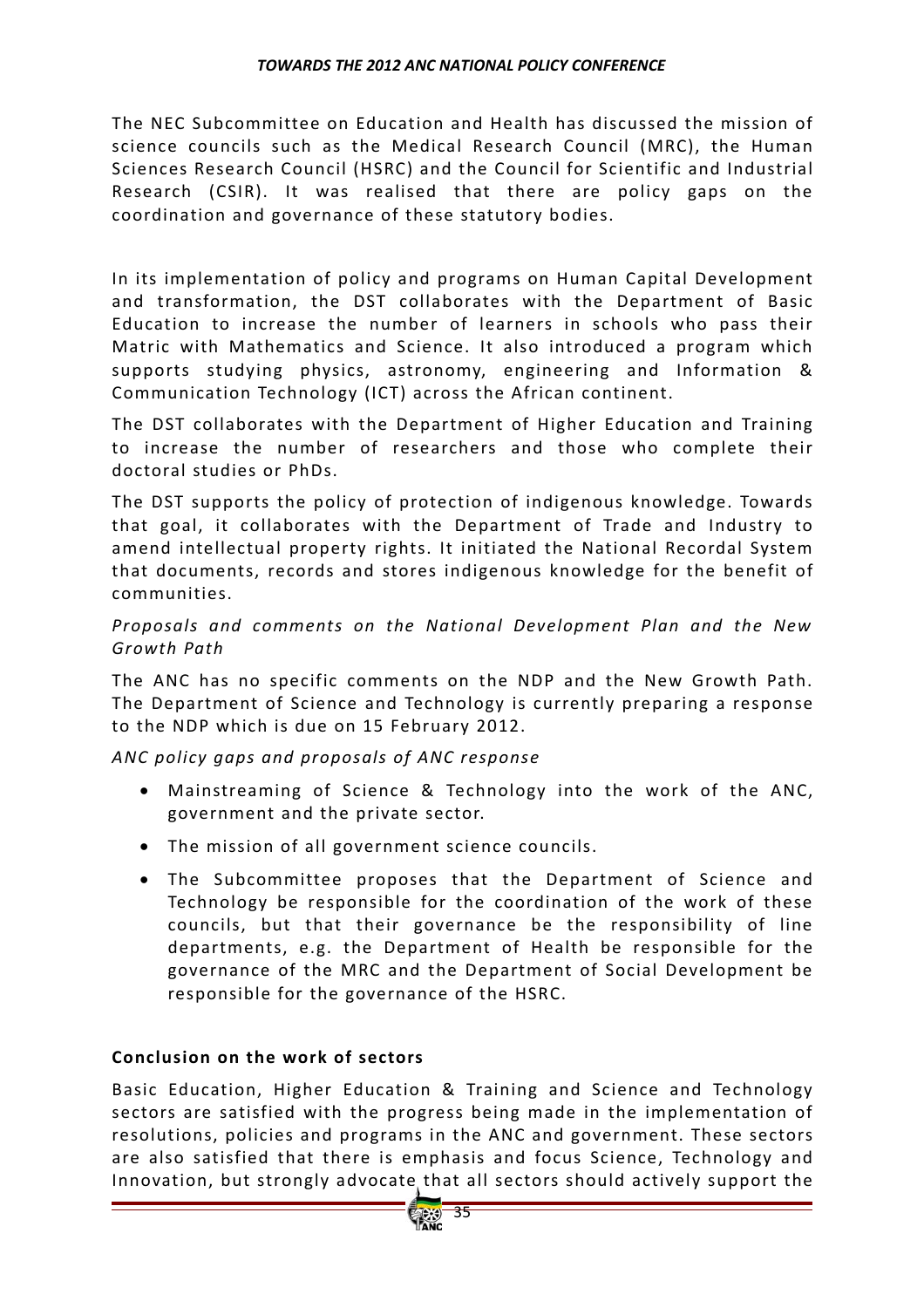incorporation of science, technology and innovation into the work of the ANC and all public and private institutions.

## **Draft resolutions**

## **General**

Noting that:

- The ANC Subcommittee on Education and Health needs effective and functional structures to carry out its mandate in the Basic Education, Higher Education and Training, Health and Science and Technology internally.
- The sectors mentioned above need updated policy documents to ensure uniform understanding of ANC policy in the area of their work.

Therefore resolve that:

- Each Provincial Executive Committee (PEC) immediately establish a provincial subcommittee on Education and Health, whose chairperson must be a member of the PEC other than any MEC for Health or MEC for Education. The same principles must obtain at the level of the ANC branch and district; and be observed similarly by councillors and Members of Mayoral Committees to ensure that there is proper oversight of and accountability by cadres deployed in government.
- The NEC Subcommittee on Education and Health conduct comprehensive reviews of official policy documents of specific sectors, namely Basic Education, Higher Education & Training, and Science & Technology; and where indicated consolidate existing ANC policy positions into identifiable ANC policy documents, by 30 June 2013.

## **Basic Education**

Noting that:

- There is a high rate of failure by learners in primary and secondary schools, and that many of these learners will benefit from strengthening of technical schools.
- A large number of learners, approximately 26% in 2009, attend small multi‐grade schools especially in rural areas.
- The ANC needs to guide its members and engage society on the language policy for a democratic South Africa.

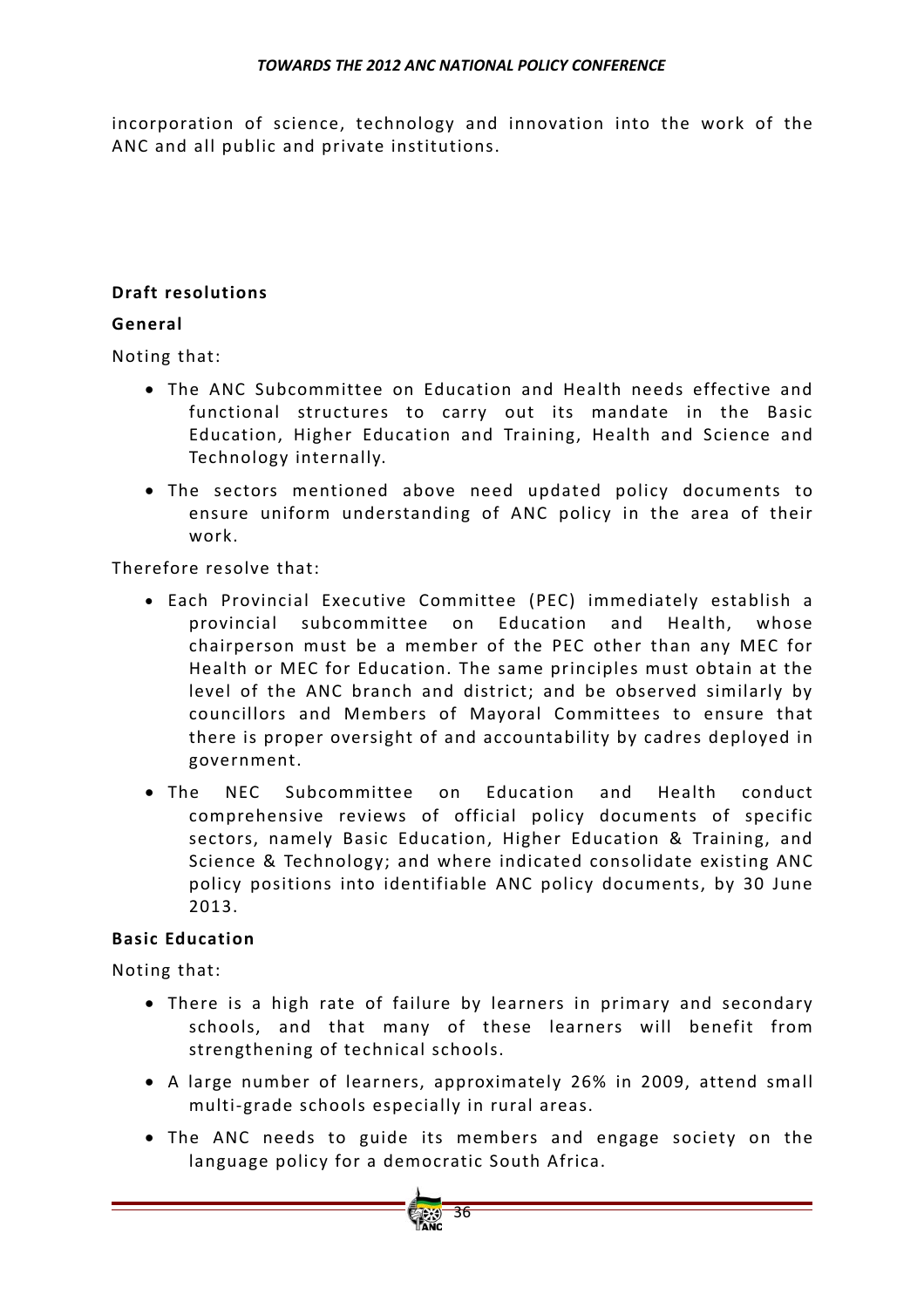• Children who have attended a learning centre or school‐based pre‐ school program in the year before school entry perform better in reading and maths skills.

Therefore resolve that:

- We welcome policies and strategies contained in the Department of Basic Education Action Plan to 2014: Towards the Realisation of Schooling 2025.
- National policy for rural multi-grade teaching, as per resolution of the 2011 ANC Lekgotla.
- (*Proposal of language policy and attendant teacher development; and time‐table for implementation o f recommendations*).
- Grade R be compulsory in all communities, and that government immediately embark on an intensive training and employment program for Grade R teachers to ensure that schools are adequately and appropriately resourced for Grade R.

## **Higher Education & Training**

Noting that:

• Progress is being made in the implementation of policy and programs by the Higher Education and Training sector.

Therefore resolve that:

- Community service be expanded to all disciplines and be compulsory for all graduates from Higher Education Institutions (HEIs) in South Africa immediately post completion.
- All first year students from poor families and rural communities be provided with adequate residence spaces in universities.
- All students funded through the National Students Fund (NSFAS) or government bursaries who qualify for accommodation in HEIs be allocated sufficient funds for accommodation and residence and such funds be used strictly for that purpose.
- We welcome progress made on the rolling out of free education, and a resolution on the choice of an option for rolling out free education.
- We welcome the report on the impact of mergers of HEIs and a resolution on recommendations made from the report, especially those of de-mergers.

## **Health**

Noting that:

- The  $52^{nd}$  National Conference declared health as a priority.
- The health sector is implementing its 10 Point Plan, including the implementation of the National Health Insurance.

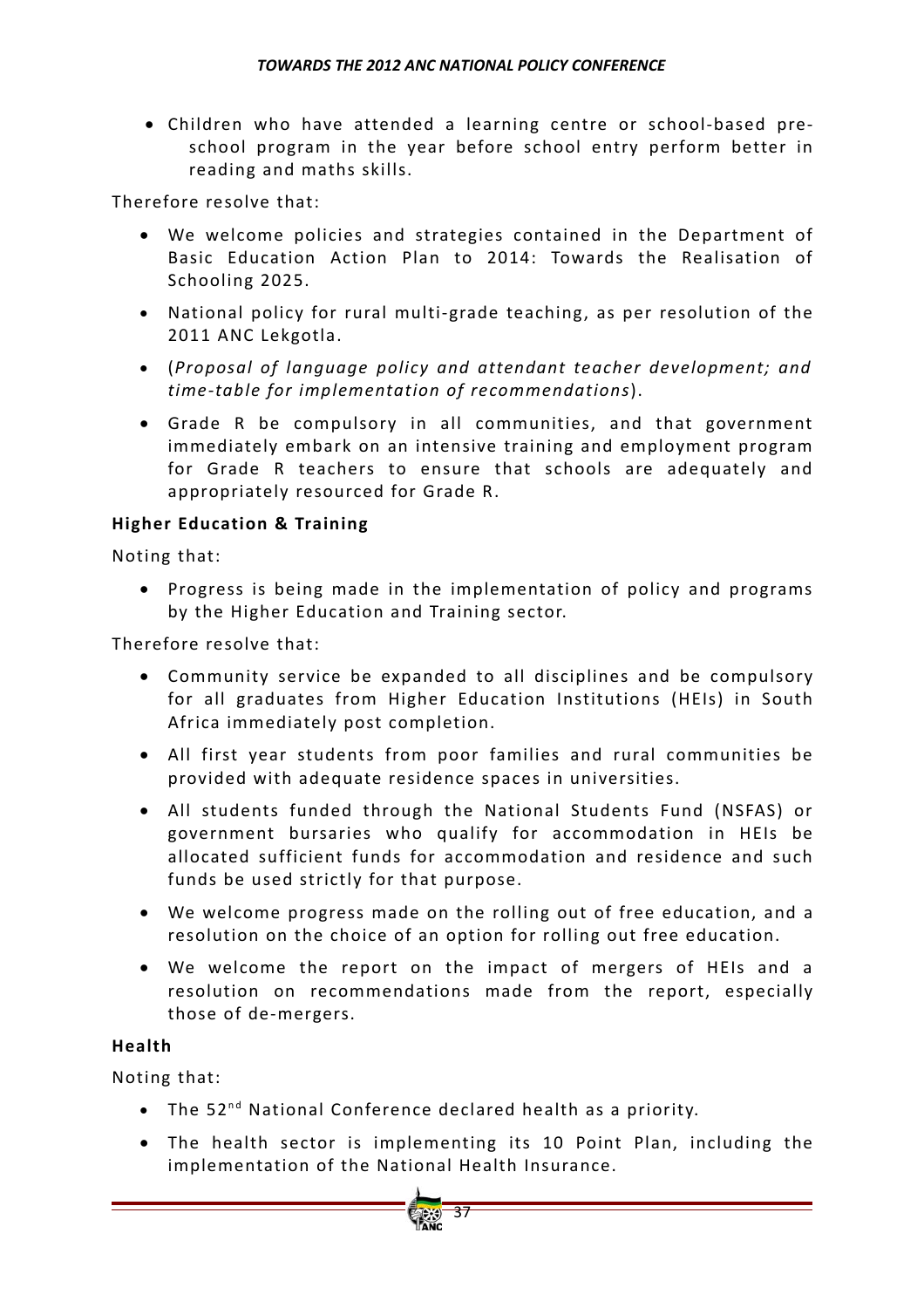• The 50<sup>th</sup> National Conference noted that valuable resources of the South African Military Health Services (SAMHS) are under‐utilized; and therefore resolved to look at the integration of these services into public health services.

Therefore resolve that:

- We note progress made in the implementation of the National Health Insurance (NHI).
- Government move with speed to make quaternary health services and central hospitals a responsibility of central government; and that all matters related to these institutions and services be removed from provincial governments.

To support implementation it is critical that institutional mechanisms be agreed to, for this the ANC resolves that:

- All revenue collection for NHI should be undertaken by SARS, including the dedicated taxes to raise additional revenue (such as the possible surcharge on taxable income and payroll tax for employers).
- Treasury should allocate revenue to health sector institutions, according to their respective roles and responsibilities:
	- o Dedicated NHI tax revenue to be transferred to National Health Insurance Fund (NHIF).
	- $\circ$  Major share of general tax revenue available for health sector be given to the NHIF in consultation with the NHIF and Minister of Health
	- $\circ$  Portion of general tax revenue available for health sector to be given to the national Department of Health to fund their responsibilities
	- o Portion of general tax revenue available for health sector be given to provincial treasuries to be allocated to provincial health departments (or directly to provincial health departments in the form of conditional grants) to fund their responsibilities in relation to NHI
- The National Health Insurance Fund should have management autonomy, but would require strong mechanisms for appropriate governance and accountability and would report to the Minister of Health. The main responsibilities of the NHIF would be to pool funds and purchase health services. In terms of pooling, the

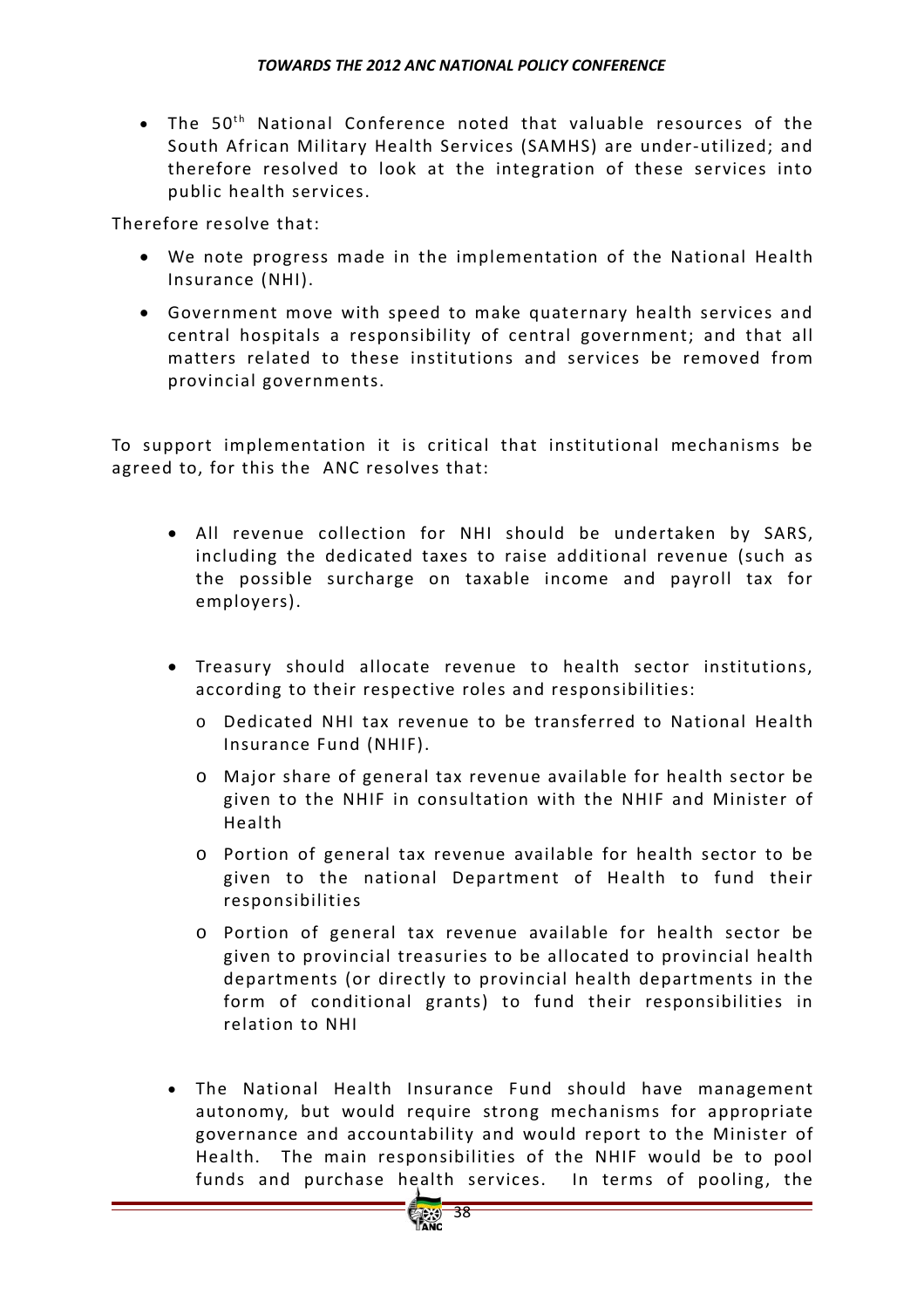responsibility would be to create an integrated pool of funds from different sources – allocations from general tax and dedicated tax revenue as well as returns on investments etc. (as the NHIF would be capable of retaining any surpluses and investing these)  $-$  that can be used to purchase health services for the entire South African population. The core purchasing responsibilities of the NHIF would be:

- $\circ$  Assess the health care needs of the population to ensure that health services purchased meet these needs
- o Allocate resources to decentralised purchasers
- o Contract with providers (the NHIF directly for national services or via the provincial offices of the NHIF for all other services)
- o Payment of health care providers (including developing and maintaining the systems required for provider payment)
- $\circ$  Ensuring that services provided are appropriate and of good quality (via the Office of Health Standards Compliance (OHSC)  $$ as the NHIF will be responsible for contracting with providers, they need regular information on quality of service delivery to inform contract renewal processes)
- A price determination committee, which will include technical experts, is also required. As the function of this committee is to advise the NHIF on the payment rates for accredited providers, and not to influence the prices charged by private providers who choose not to provide services to NHI, it should report to the NHIF.
- To ensure that there is proper coordination of the training of health professionals and improved functioning of these national assets Central hospitals will be managed at the national sphere of government.
- With the introduction of an independent purchasing organisation, it will be essential that health facility managers have more authority over management decisions and be held accountable for the efficient and equitable provision of high quality health care with the funds they receive. A detailed review is required of the management responsibilities that should be delegated to hospital CEOs and the necessary changes to legislation and regulations to implement these delegations.
- It is envisaged that District Health management Authority (DHA) should be established to co-ordinate for the provision of all personal

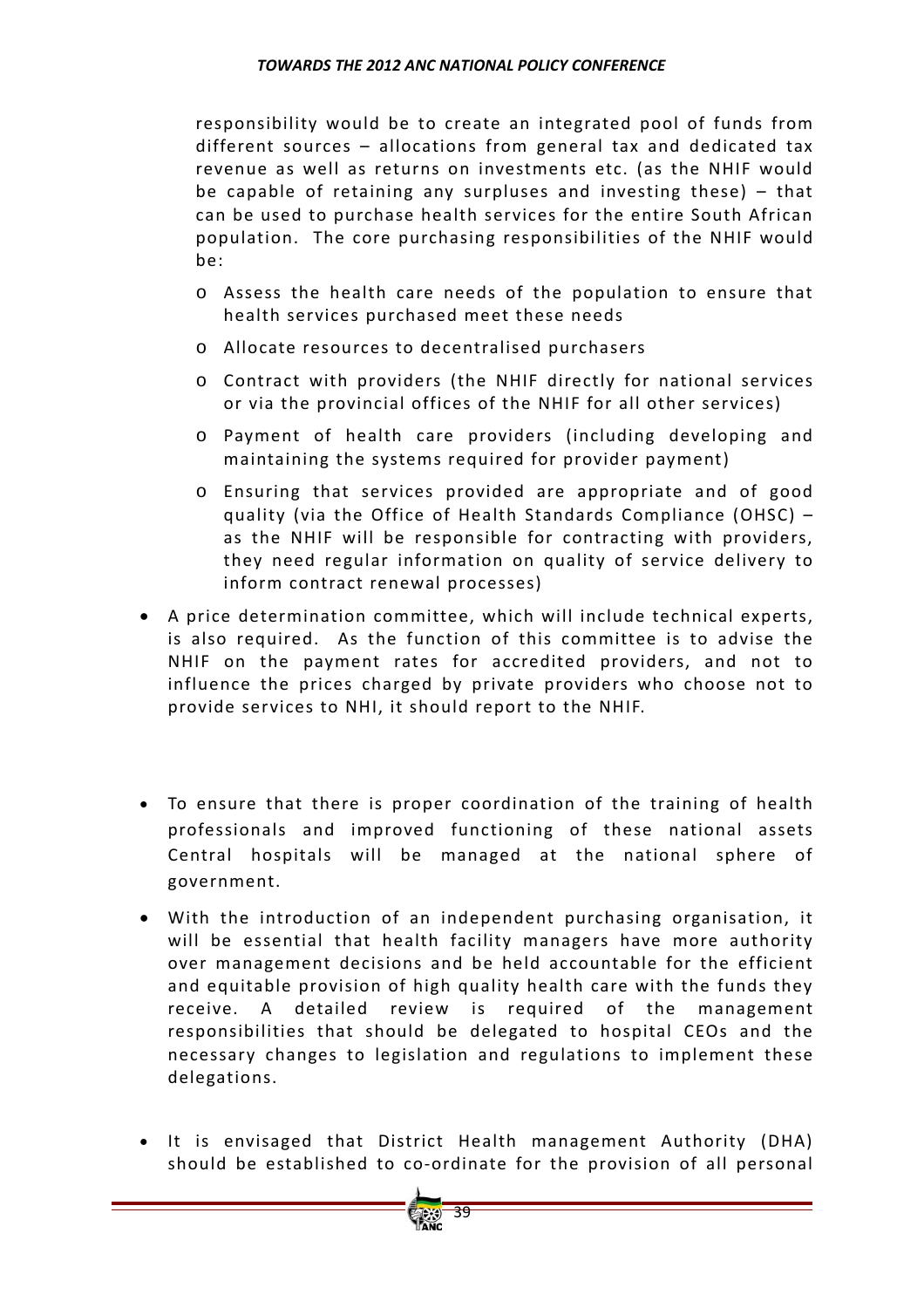and non-personal primary health care services within each district (in line with the PHC re-engineering initiative). The DHA would be delegated to the related district management structures. It is not feasible to give substantive management autonomy to every PHC facility (and associated community-based team), hence it is proposed that management responsibilities are delegated to the district level. District managers within the DHA will be able to draw on public and private health care providers within their geographic area to ensure that services needed by the resident population are adequately delivered. As with hospitals, district managers will be held accountable for the use of funds provided to them.

• An accreditation office is also required to accredit facilities from which the NHIF will purchase services. Accreditation should be based on ability to provide services of appropriate quality and should take account of geographic service supply criteria. This office should also accredit major items of equipment (particularly diagnostic equipment). The Office of Health Standards Compliance (OHSC), which is currently being established, would take on these functions. As the work of the OHSC is of importance to both the Department of Health and the NHIF, this should again be an independent institution.

## **Science and Technology**

Noting that:

- The ANC  $50<sup>th</sup>$  National Conference reiterated the importance of science and technology in human resources development and transformation.
- Science, Technology and Innovation are critical for economic growth and development and in enhancing the quality of life of all South Africans.
- The ANC has no policy on the mission of public sector science councils.
- The ANC has no policy on the coordination of the work and governance of science councils.

Further noting that:

- Government declared 1998 the Year of Science and Technology" and launched a five‐year public awareness campaign in Science and Technology; and that the ANC resolved that this campaign be linked to the educational campaign to build a culture of learning, teaching and service.
- The  $50<sup>th</sup>$  ANC National Conference resolved to call upon government to ensure that programs and broader efforts to restructure the country's science and technology infrastructure to benefit the poor and rural areas.

40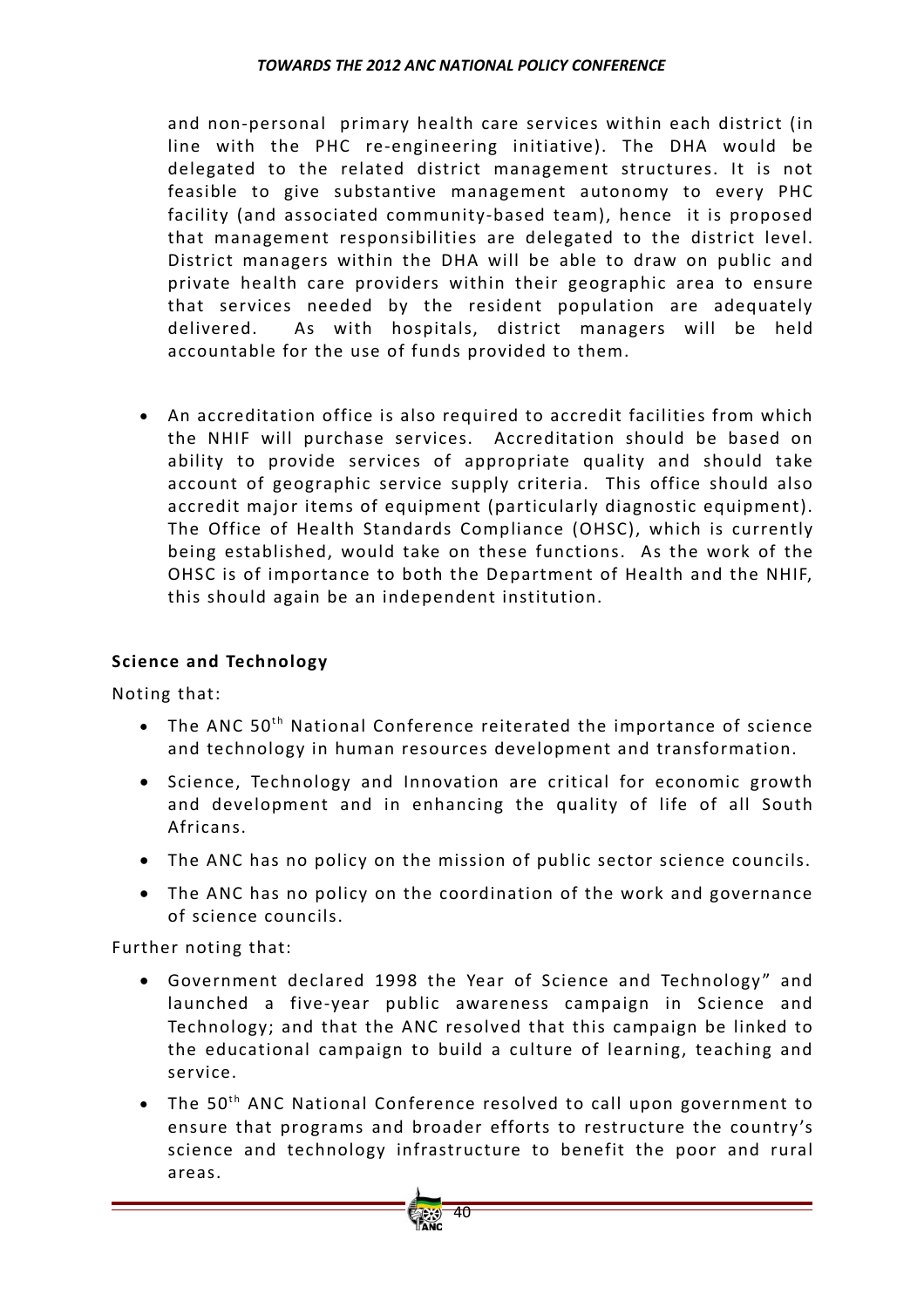Therefore resolve that:

- All sectors in the ANC incorporate Science, Technology and Innovation in their policies, programs and plans.
- The ANC promotes the incorporation of its policy on Science, Technology and Innovation into policies, plans and programs of government and the private sector.
- The ANC ensures, through government, that all science councils are centrally coordinated but that relevant departments are responsible for their respective councils' governance.
- We re‐affirm our resolution that the ANC policy department establish a monitoring mechanism to measure the impact of campaigns that raise public awareness of Science and Technology.
- The NEC receives quarterly reports on the work of Science, Technology and Innovation in ANC structures.

**…oo0oo…**